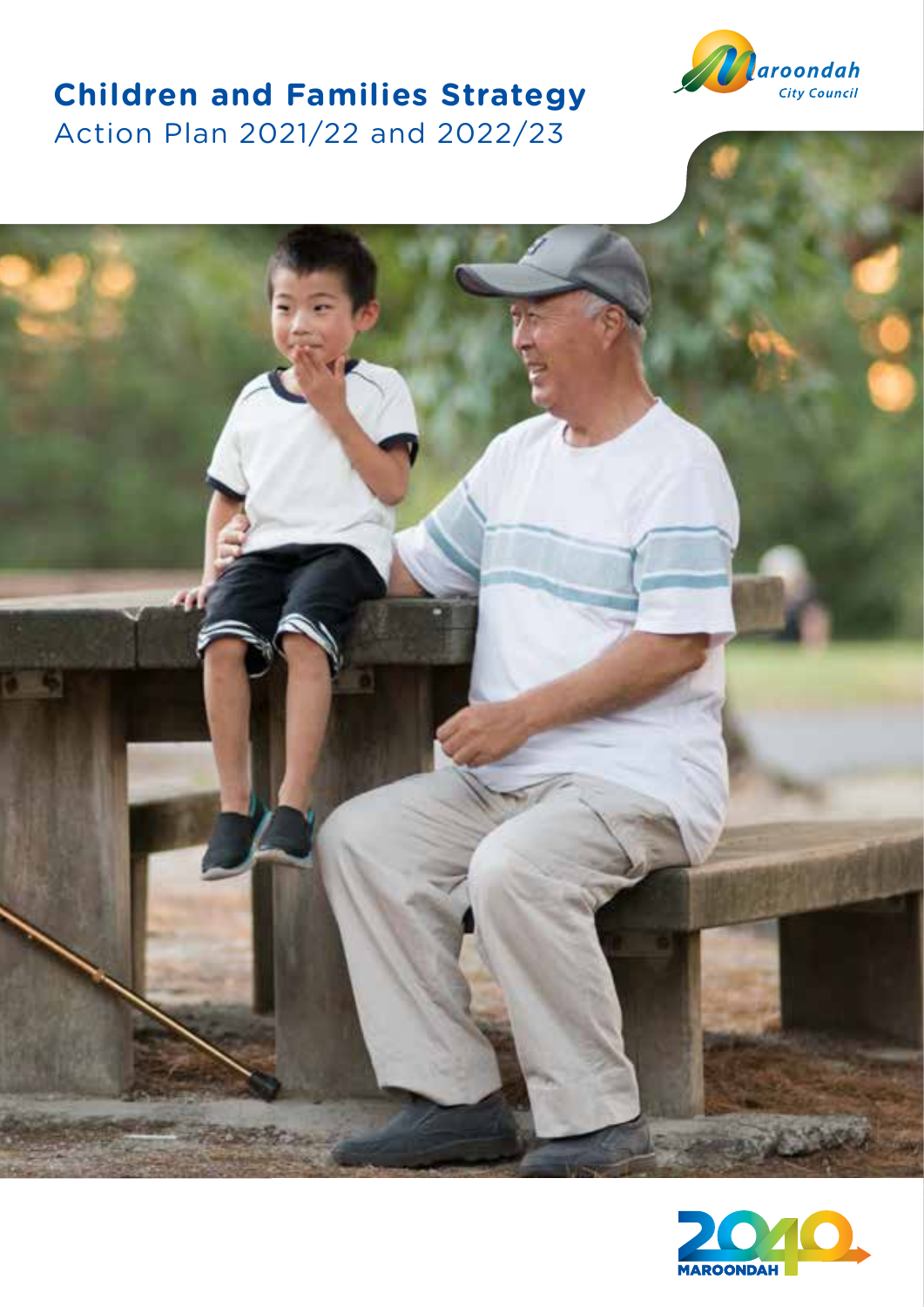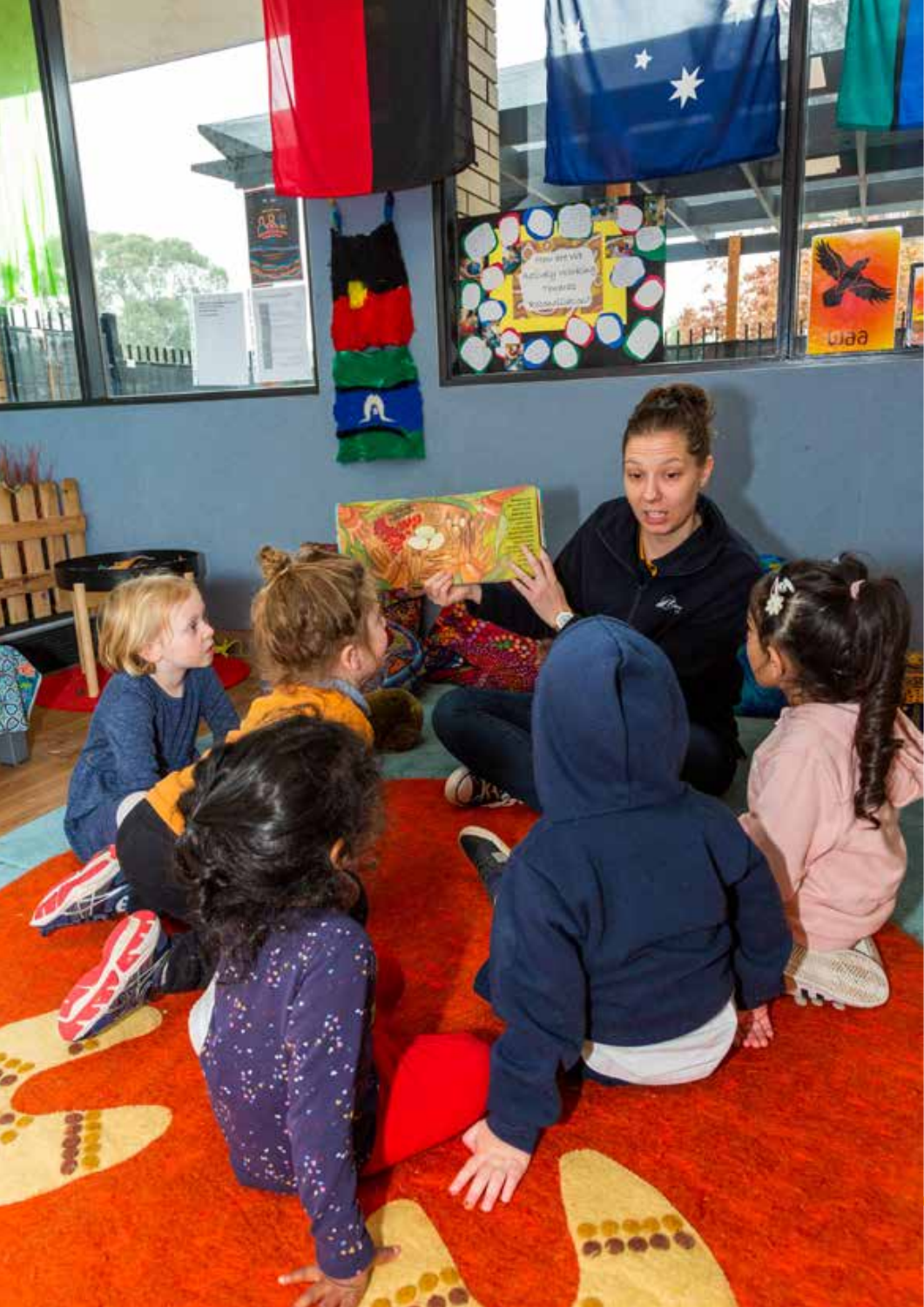# **Children and Families Strategy Action Plan 2021/22 and 2022/23**

This Action Plan supplements the Maroondah City Council *Children and Families Strategy*, adopted on 17 August 2020. It outlines the actions that Council will undertake to deliver the Strategy across 2021/22 and 2022/23.

### **Contents**

#### **Strategic Outcomes**

| 1. Transformed Service Systems and Spaces |     |
|-------------------------------------------|-----|
| 2. Health and Wellbeing                   | 10  |
| 3. Respect and Inclusion                  | 18. |
| 4. Informed and Connected Communities     | つつ  |
| 5. Valuing the Voices of Children         | 26. |
| 6. Education and Learning for Life        | κ٥. |

### **Acknowledgment of Country**

We, in the spirit of Reconciliation, acknowledge the Wurundjeri People of the Kulin Nation as traditional custodians of the land now known as the City of Maroondah, where Indigenous Australians have performed age-old ceremonies. We acknowledge and respect their unique ability to care for Country and their deep spiritual connection to it. We pay our respects to their Elders, past, present and emerging.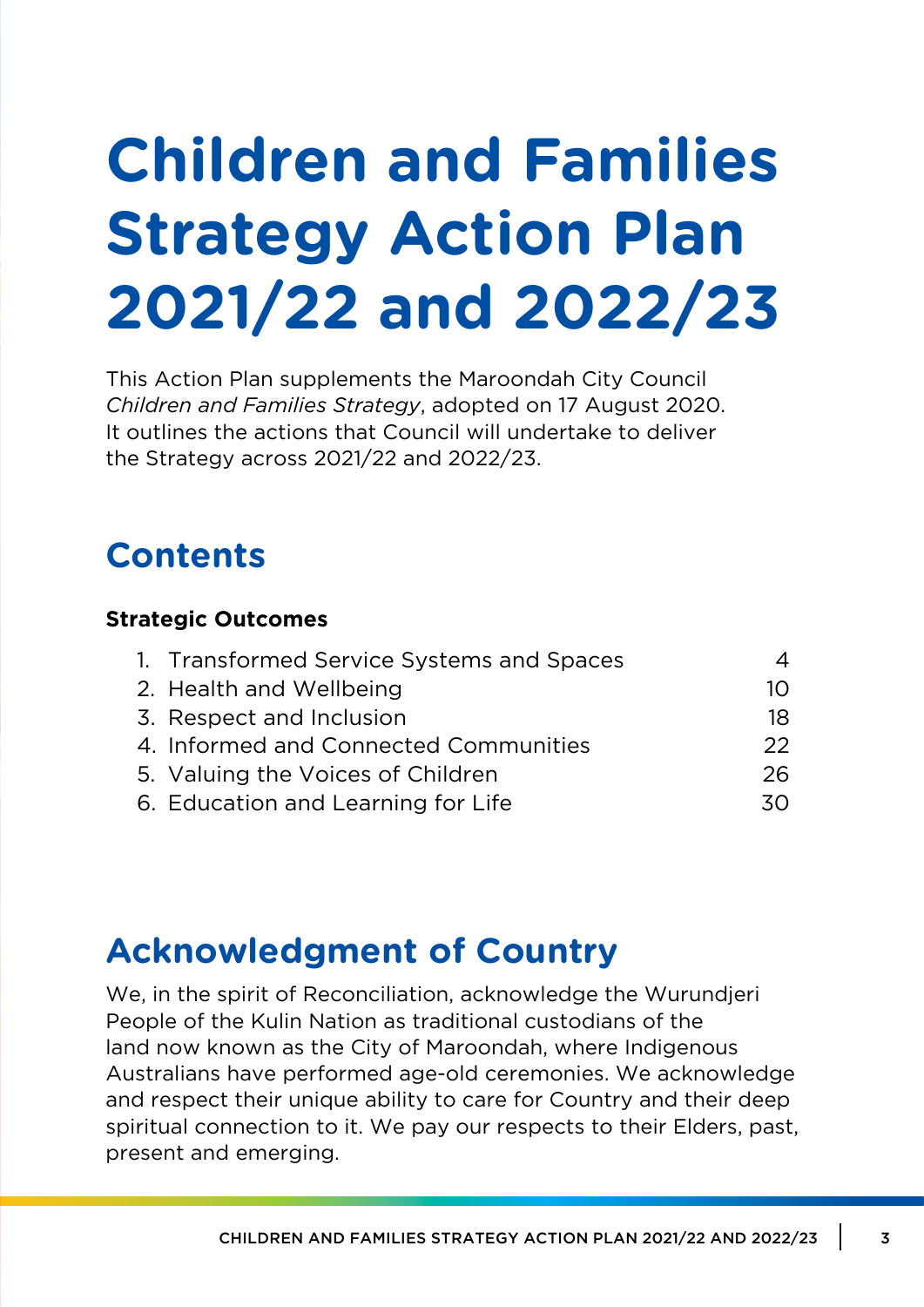# **Strategic Outcome 1 Transformed Service Systems and Spaces 1**

Maroondah's service systems and spaces will be optimised for the benefit of all children and their families.

**Action Title Responsible** 

**Key Direction 1.1**

**Establish Maroondah as a Child Friendly City and Community, where the voices, needs, priorities and rights of children are an integral part of public policies, programs and decisions**

- 1.1.1 Develop an implementation plan to establish Maroondah as a Child Friendly City and Community, where the voices, needs, priorities and rights of children and young people are an integral part of public policies, programs and decisions
- 1.1.2 As part of Council's commitment to the Victorian Child Safe Standards, ensure there is a clear process in place to meet all legislative requirements

#### **Key Direction 1.2 Strengthen and support the children and family services sector in Maroondah**

1.2.1 Explore opportunities to enhance the coordination, collaboration and integration of services across all segments of the children and family service and education sectors in Maroondah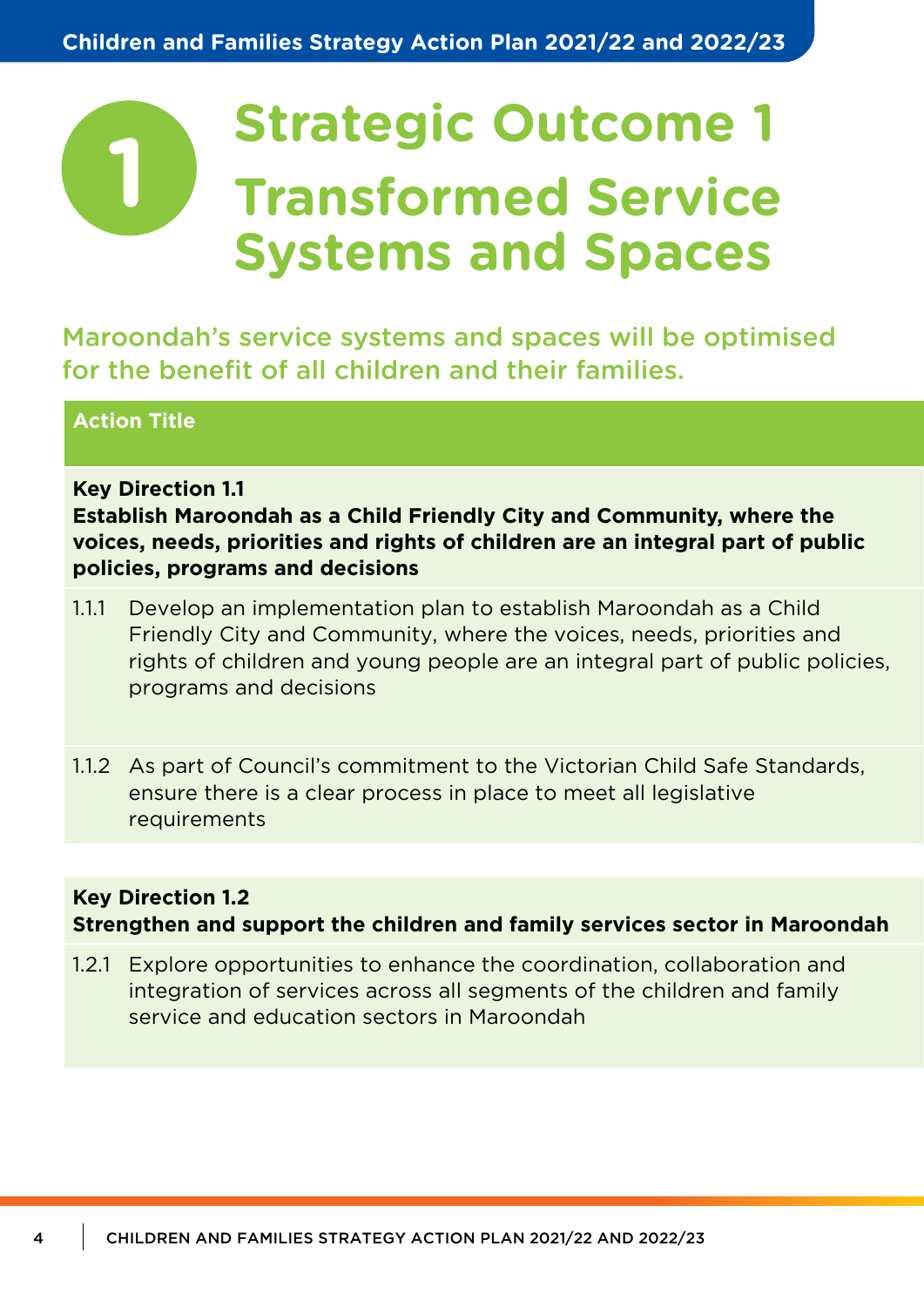| <b>Responsible</b><br>service area                          | <b>Supporting</b><br>service areas                                                                                 | <b>External partners</b>                           | <b>Council's</b><br>role |
|-------------------------------------------------------------|--------------------------------------------------------------------------------------------------------------------|----------------------------------------------------|--------------------------|
|                                                             |                                                                                                                    |                                                    |                          |
| Youth & Children's<br><b>Services</b>                       | Maternal & Child Health<br><b>Communications &amp;</b><br>Engagement<br><b>Council &amp; Community</b><br>Planning |                                                    | Develop                  |
| Workplace, People<br>& Culture<br><b>Community Services</b> | <b>Risk Management</b>                                                                                             |                                                    | Facilitate               |
|                                                             |                                                                                                                    |                                                    |                          |
|                                                             |                                                                                                                    |                                                    |                          |
| Youth & Children's<br>Services<br>Maternal & Child Health   |                                                                                                                    | Community<br>agencies<br><b>Education services</b> | Develop                  |

and schools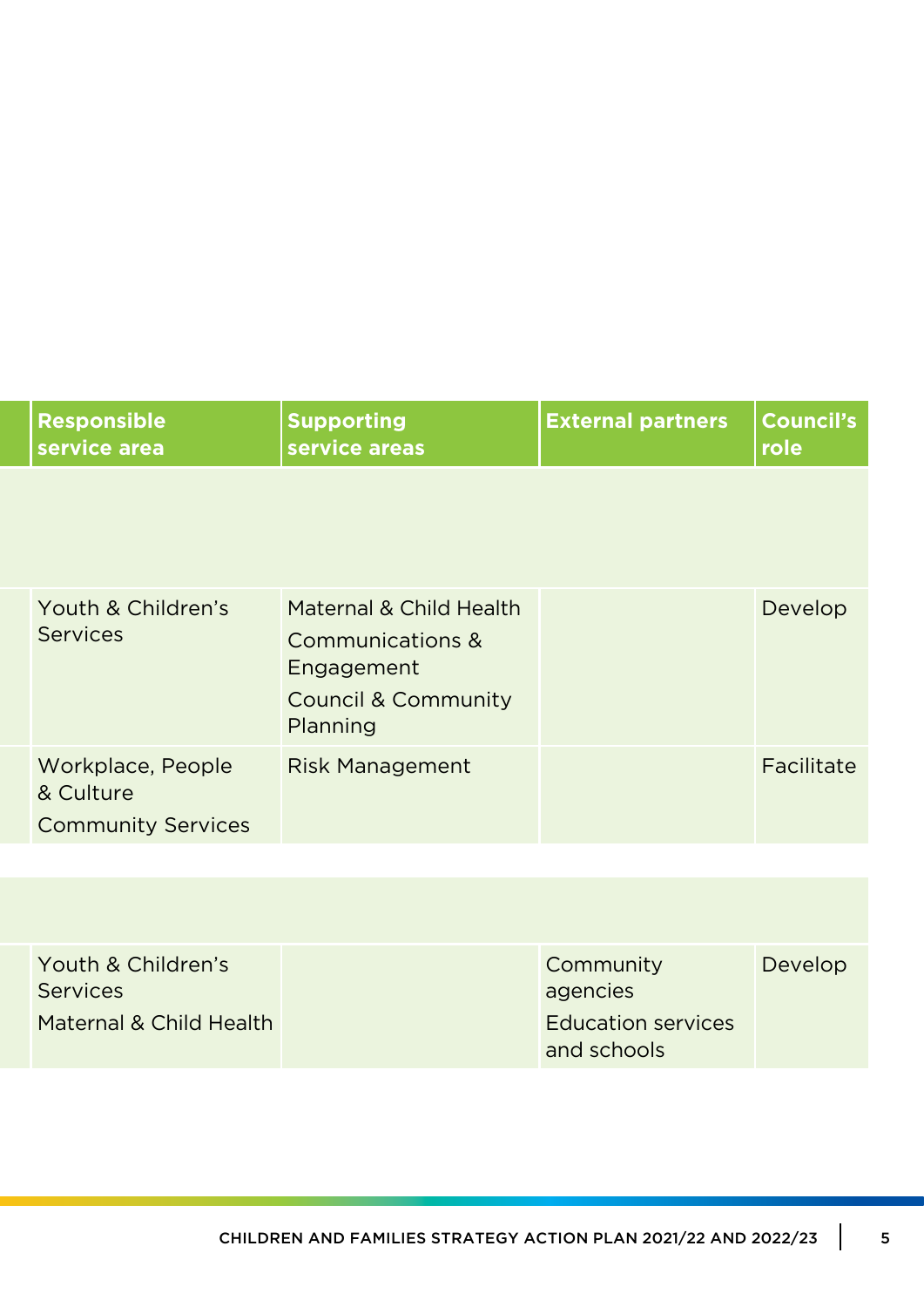- 1.2.2 Provide local leadership and advocacy in response to sector reforms and initiatives in Maroondah that support the wellbeing and safety of children and their families
- 1.2.3 Support Maroondah's children and family services sector to navigate the COVID-19 pandemic and recovery by undertaking impact assessment, sharing relevant information, and facilitating opportunities to collaborate and coordinate response and recovery activities
- 1.2.4 Work with key stakeholders to explore and implement strategies to improve outcomes for children throughout key childhood transitions, including transitions from Maternal and Child Health to kindergarten; from kindergarten to primary school; and from primary school to secondary school

#### **Key Direction 1.3**

#### **Ensure that Council's infrastructure and open spaces are well planned and placed to meet the changing needs of Maroondah's children, their families and service providers**

- 1.3.1 Ensure Council's community infrastructure and open space strategic documents incorporate the service needs of children, young people and their families in Maroondah
- 1.3.2 Undertake a needs analysis for a range of Council-owned open spaces used for formal and informal BMX, skate and parkour by engaging with both users and non-users of the spaces
- 1.3.3 Provide and develop places and spaces for children aged 0 to 12 years and their families in Maroondah that are child-friendly, safe, accessible, inclusive, fit for purpose and well maintained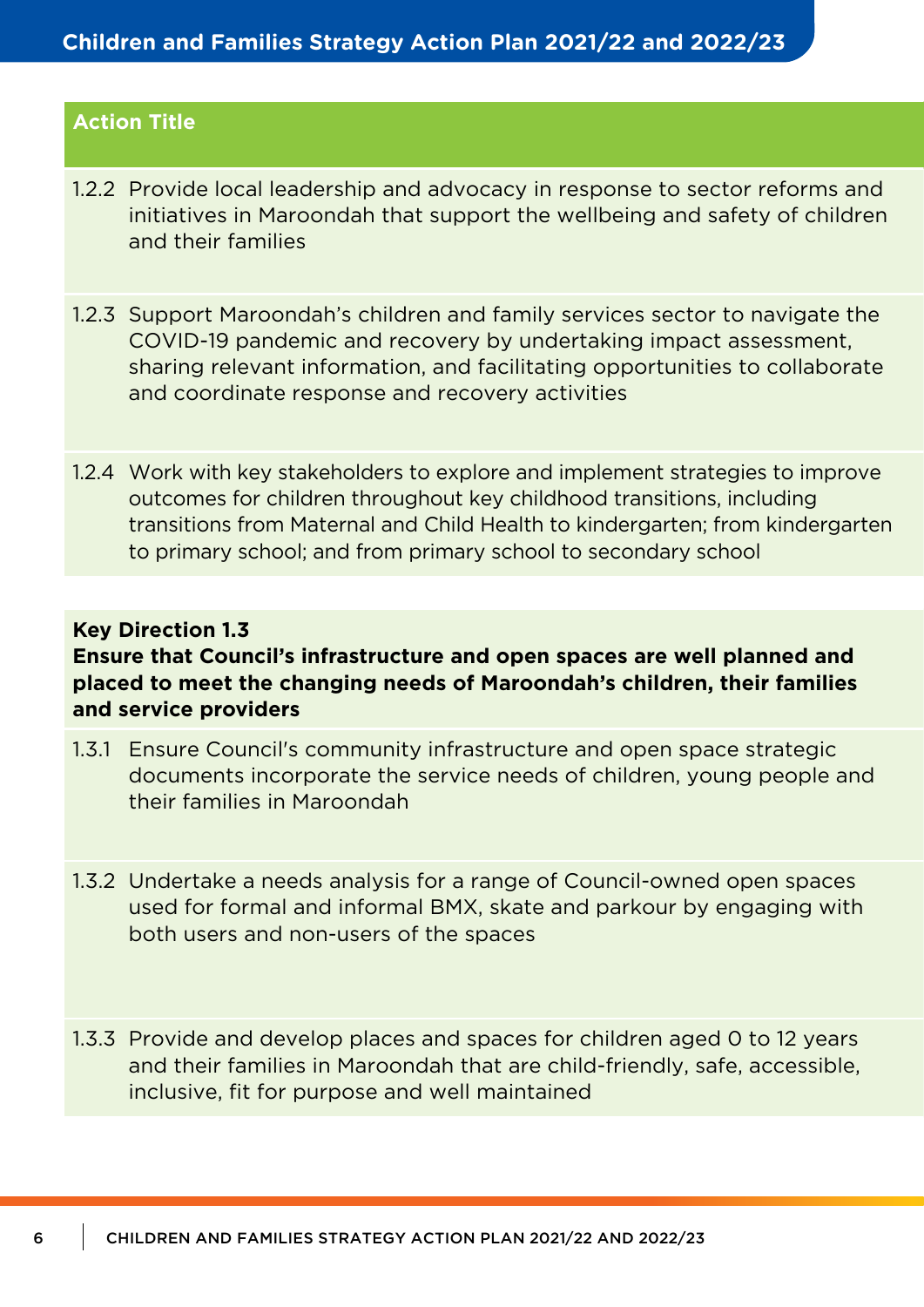| <b>Responsible</b><br><b>service area</b>                                            | <b>Supporting</b><br>service areas | <b>External partners</b>                                          | <b>Council's</b><br>role |
|--------------------------------------------------------------------------------------|------------------------------------|-------------------------------------------------------------------|--------------------------|
| Youth & Children's<br><b>Services</b><br>Maternal & Child Health                     |                                    | Community<br>agencies<br><b>Education services</b><br>and schools | Facilitate               |
| Youth & Children's<br>Services<br>Maternal & Child Health<br>Emergency<br>Management |                                    | Community<br>agencies<br><b>Education services</b><br>and schools | Facilitate               |
| Youth & Children's<br>Services<br>Maternal & Child Health                            |                                    | Community<br>agencies<br><b>Education services</b><br>and schools | Facilitate               |

| Assets<br>Youth & Children's<br><b>Services</b><br>Maternal & Child Health |                                                                                   | Develop        |
|----------------------------------------------------------------------------|-----------------------------------------------------------------------------------|----------------|
| Leisure                                                                    | Assets<br>Youth & Children's<br><b>Services</b><br>Communications &<br>Engagement | Facilitate     |
| <b>Assets</b><br>Operations                                                | Youth & Children's<br><b>Services</b><br>Maternal & Child Health                  | <b>Deliver</b> |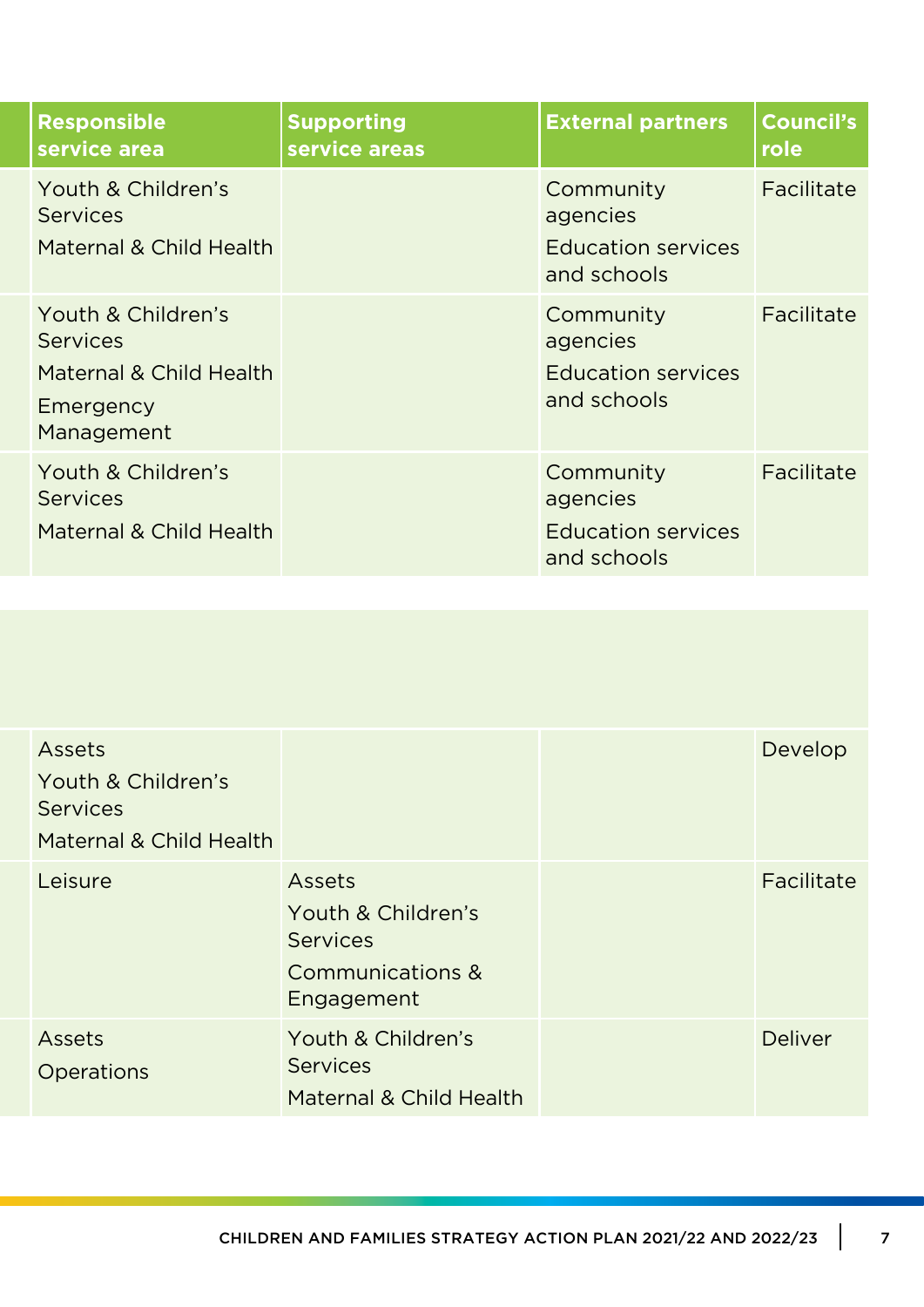- 1.3.4 Work in partnership with stakeholders to plan for the new Children and Families Hub in the Croydon Community Wellbeing Precinct, as a welcoming space where children and families can come for information, support and referrals to appropriate services
- 1.3.5 Identify the best locations in Maroondah for adding vegetation to support nature play and bush kinder opportunities, including opportunities to involve children and young people in the process
- 1.3.6 Conduct walkability assessments to identify opportunities to enhance walking and bike routes to early years facilities, schools and education venues within 20-Minute Neighbourhoods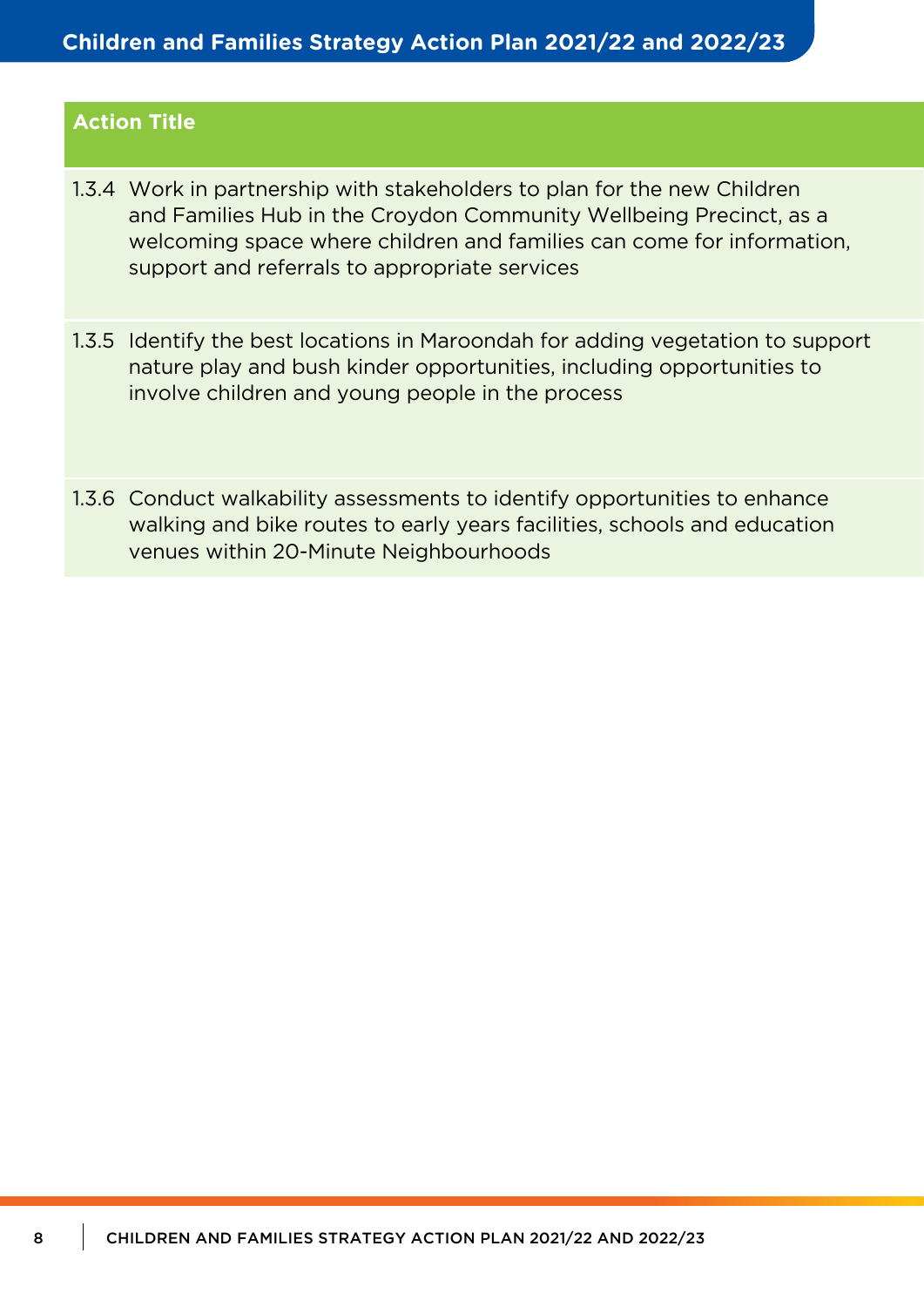|  | <b>Responsible</b><br>service area                                                                                       | <b>Supporting</b><br>service areas | <b>External partners</b>                                          | <b>Council's</b><br>role |
|--|--------------------------------------------------------------------------------------------------------------------------|------------------------------------|-------------------------------------------------------------------|--------------------------|
|  | Assets<br>Youth & Children's<br><b>Services</b><br>Maternal & Child Health                                               | Communications &<br>Engagement     | Community<br>agencies<br><b>Education services</b><br>and schools | Facilitate               |
|  | <b>Strategic Planning &amp;</b><br>Sustainability<br><b>Bushland Management</b><br>Youth & Children's<br><b>Services</b> |                                    | <b>Education services</b><br>and schools                          | Develop                  |
|  | <b>Strategic Planning &amp;</b><br>Sustainability                                                                        | Youth & Children's<br>Services     | <b>Education services</b><br>and schools                          | Develop                  |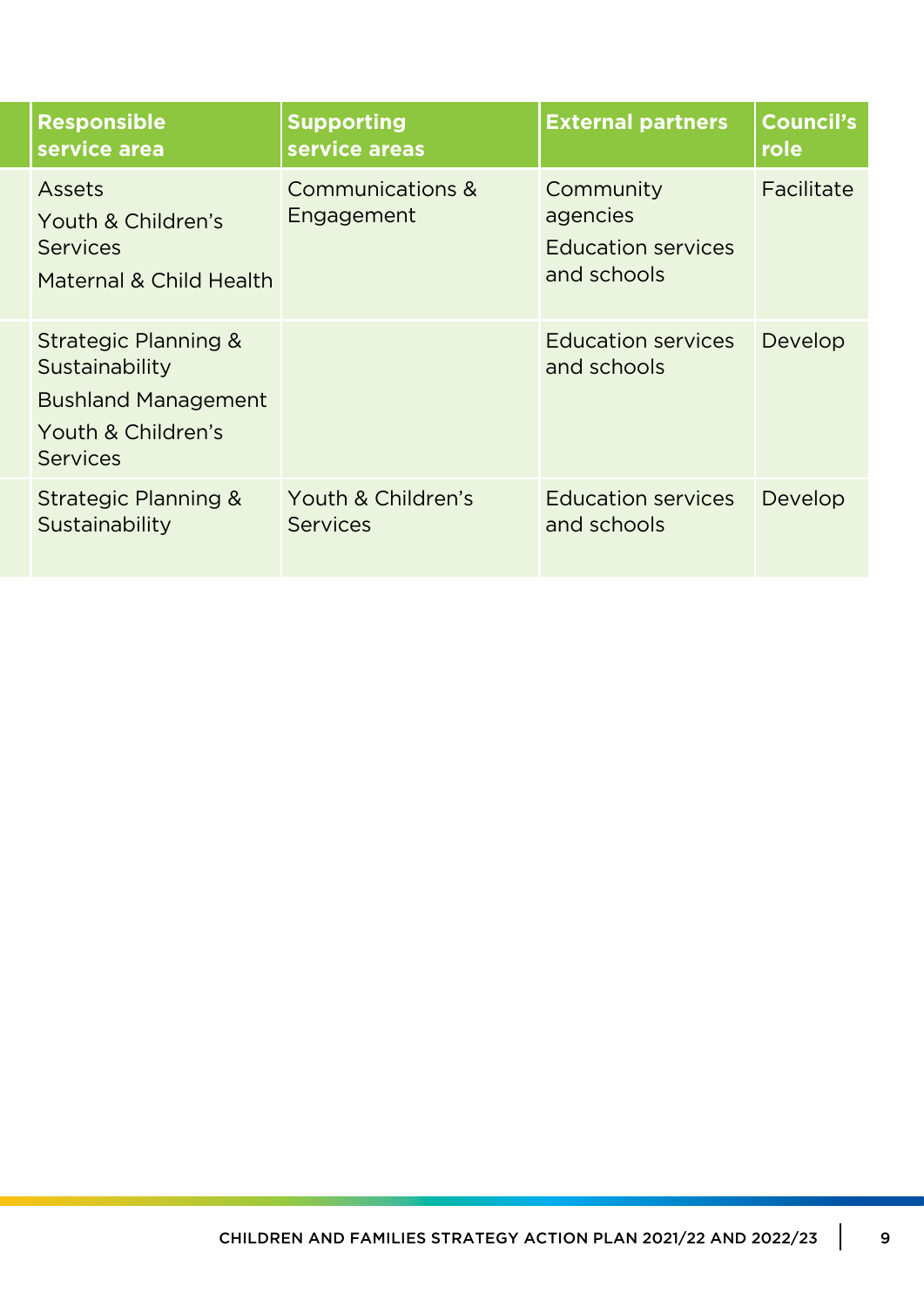# **Strategic Outcome 2 Health and Wellbeing 2**

The health, wellbeing and development of all children and their families in Maroondah will be supported and fostered.

**Action Title Responsible** 

**Key Direction 2.1**

**Provide accessible local services and opportunities that foster the health, wellbeing and development of children and their families**

- 2.1.1 Provide universal access to safe, high quality Maternal and Child Health services for all Maroondah children from birth to school age, to support parent and carer capacity to nurture and achieve optimal health, development and wellbeing
- 2.1.2 Enhance access to support for parents and carers of children in Maroondah
- 2.1.3 Deliver the Peaceful Kids and Peaceful Parents programs in Maroondah to increase the knowledge and capabilities of children, young people and their families in managing their wellbeing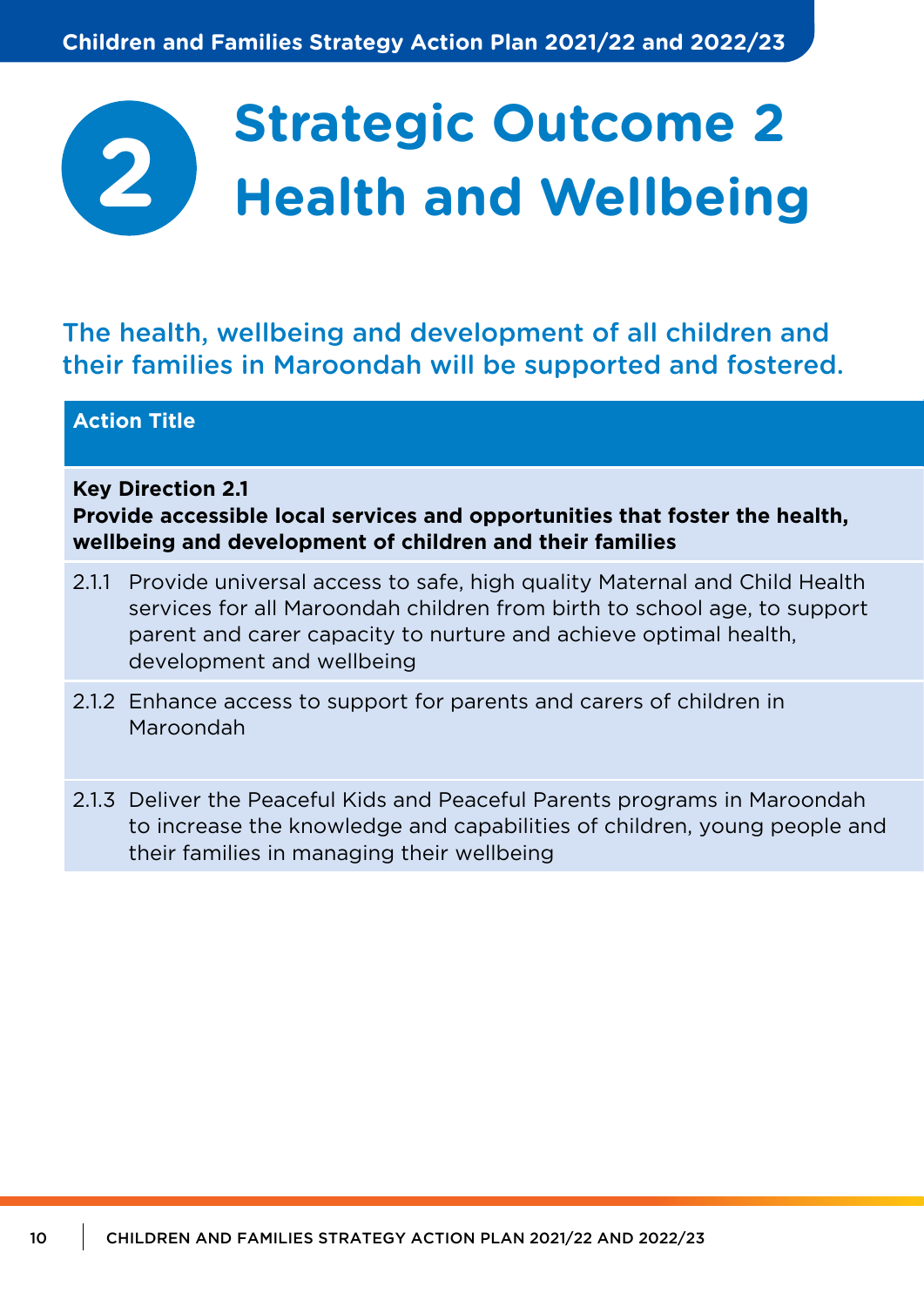|  | <b>Responsible</b><br>service area                        | <b>Supporting</b><br>service areas | <b>External partners</b>                                         | <b>Council's</b><br>role |
|--|-----------------------------------------------------------|------------------------------------|------------------------------------------------------------------|--------------------------|
|  |                                                           |                                    |                                                                  |                          |
|  | Maternal & Child Health                                   |                                    | Victorian<br>Government<br>Department Health<br>& Human Services | Deliver                  |
|  | Youth & Children's<br>Services<br>Maternal & Child Health | <b>Customer Service</b>            |                                                                  | Develop                  |
|  | Youth & Children's<br>Services                            |                                    | Schools                                                          | <b>Deliver</b>           |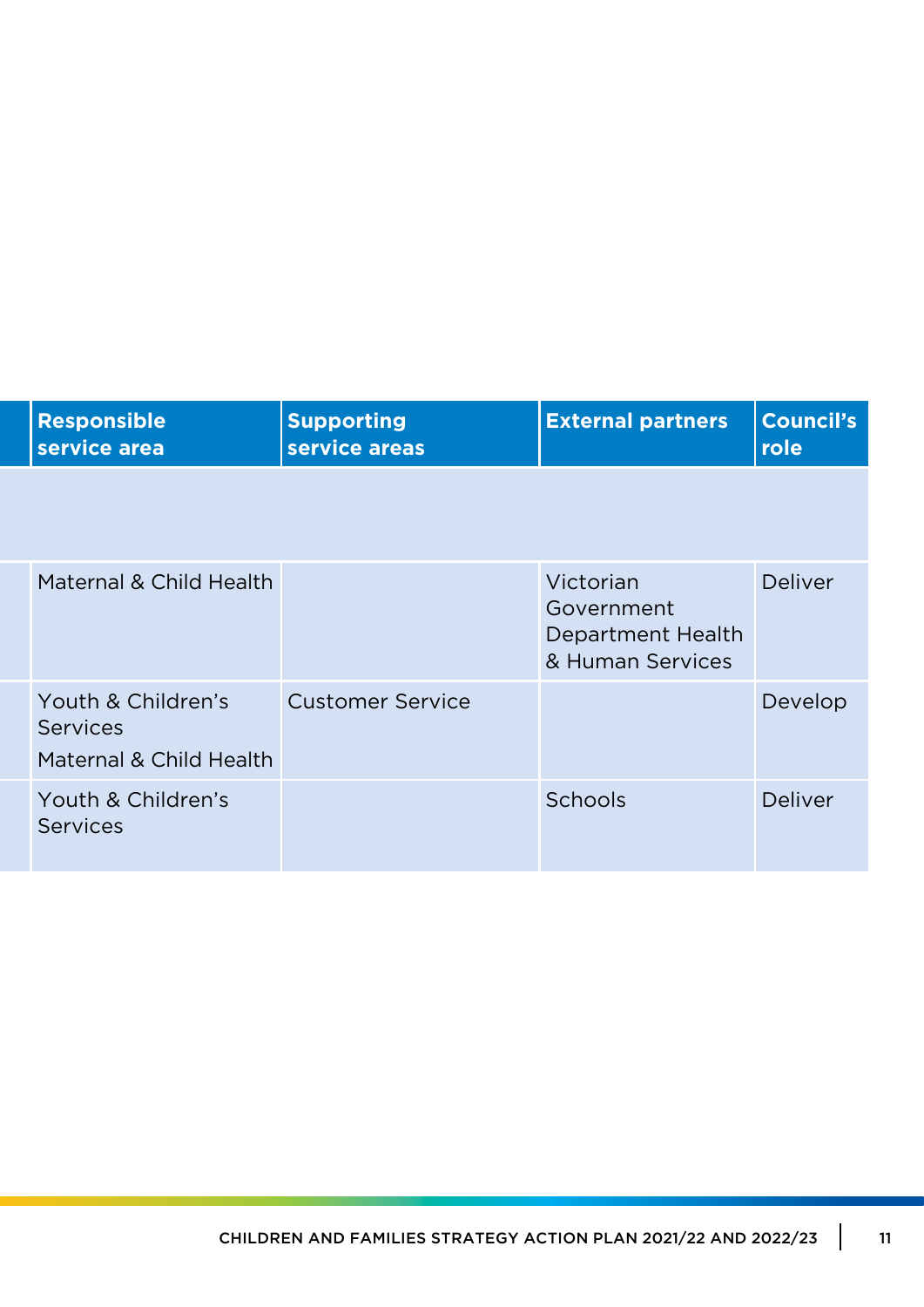- 2.1.4 Deliver a suite of workshops and programs in schools and other settings to children aged 10+ that build their knowledge and capabilities regarding health and wellbeing in the target areas of:
	- mental health
	- building wellbeing
	- mindfulness
	- stress
	- inclusion
	- relationships
	- leadership
- 2.1.5 Implement the Healthy Achievement Program in relevant Council early education and care services to further develop the services as healthy places for working, learning and living
- 2.1.6 Implement the Be You national mental health initiative to promote and protect positive mental health and wellbeing in children and educators in relevant Council education and care services
- 2.1.7 Provide a range of accessible services and activities that develop the physical health and wellbeing of children and their families in Maroondah
- 2.1.8 Explore methods to increase uptake of vaccinations for children, especially vulnerable groups
- 2.1.9 Explore the expansion of playgroups in Council facilities, including supported playgroups for vulnerable families and nature play playgroups
- 2.1.10 Work in partnership with the Victorian Government to explore funding opportunities to expand and ensure ongoing viability of Maternal and Child Health services for children and families in Maroondah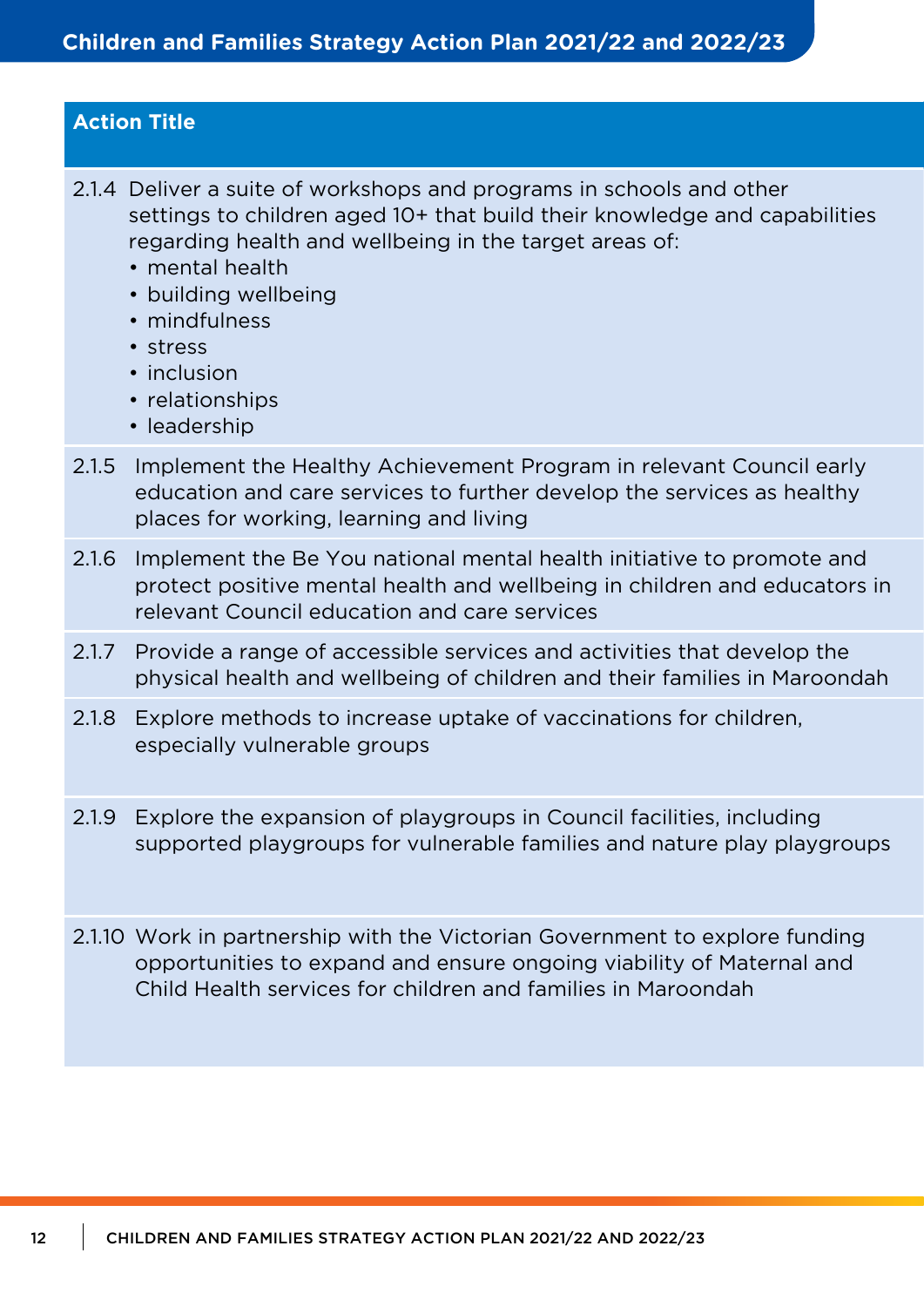|  | <b>Responsible</b><br>service area                               | <b>Supporting</b><br>service areas                        | <b>External partners</b>                                           | <b>Council's</b><br>role |
|--|------------------------------------------------------------------|-----------------------------------------------------------|--------------------------------------------------------------------|--------------------------|
|  | Youth & Children's<br>Services                                   |                                                           | Schools                                                            | Deliver                  |
|  | Youth & Children's<br>Services                                   |                                                           |                                                                    | Deliver                  |
|  | Youth & Children's<br>Services                                   |                                                           |                                                                    | Deliver                  |
|  | Leisure                                                          | Youth & Children's<br>Services                            |                                                                    | Deliver                  |
|  | Community Health                                                 | Maternal & Child Health<br>Youth & Children's<br>Services |                                                                    | Develop                  |
|  | Maternal & Child Health Assets<br>Youth & Children's<br>Services |                                                           | Victorian<br>Government<br>Department Health<br>& Human Services   | Develop                  |
|  | Maternal & Child Health                                          |                                                           | Victorian<br>Government<br>Municipal<br>Association of<br>Victoria | Develop                  |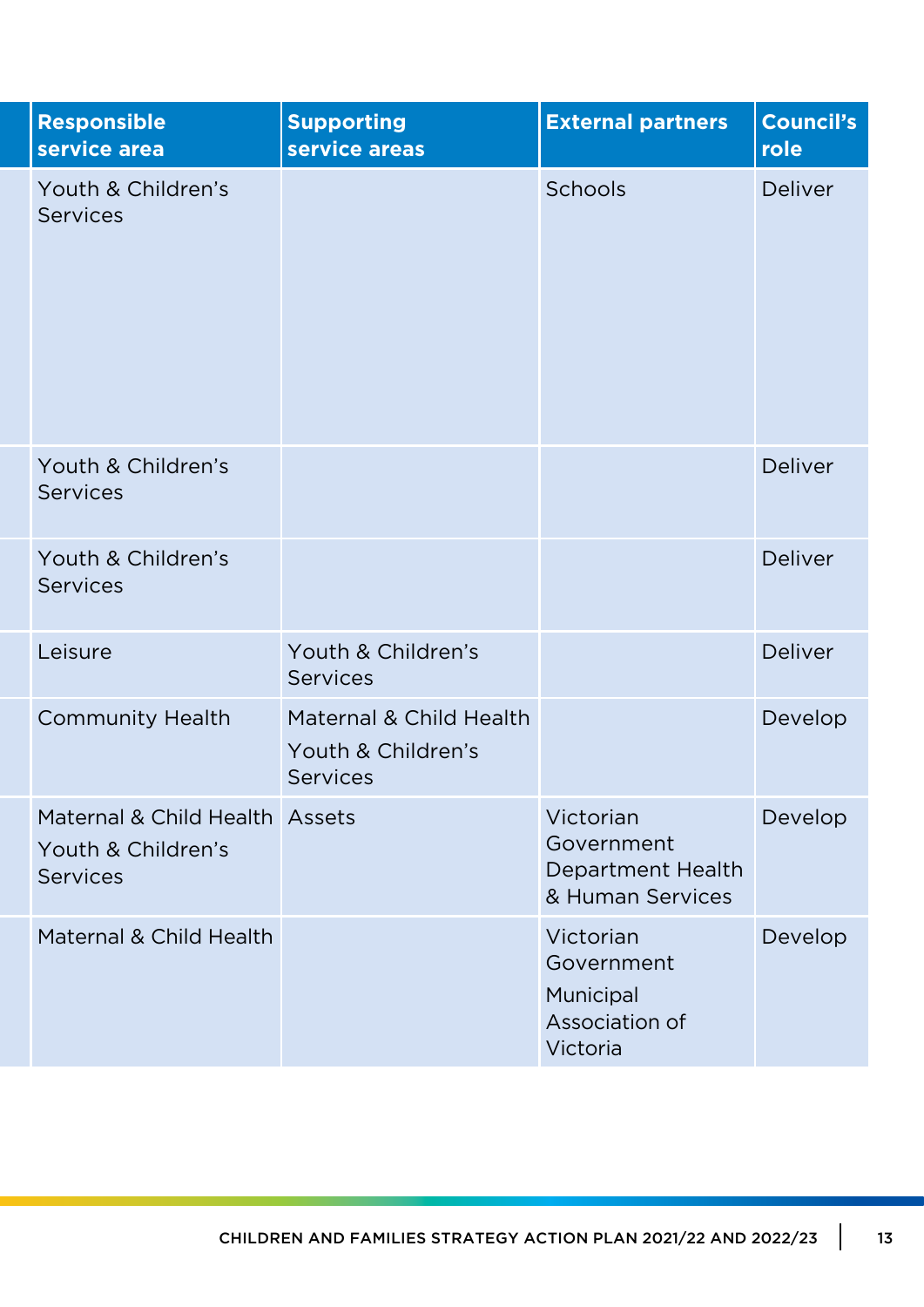- 2.1.11 Work in partnership with a broad range of service providers and agencies to develop and deliver services and cultural experiences for children and their families in the Croydon Community Wellbeing Precinct
- 2.1.12 Continue to deliver school and early years focused active travel programs
- 2.1.13 Develop and deliver arts and cultural experiences for children and their families at sites across Maroondah

#### **Key Direction 2.2**

#### **Expand opportunities to support the health, wellbeing and development of children and families in Maroondah experiencing vulnerability or disadvantage**

2.2.1 Identify opportunities to improve outcomes for vulnerable children and families through greater service integration, collaboration, service innovation and capacity building

2.2.2 Continue to provide the Enhanced Maternal and Child Health Service to support infants, children and their parents and carers who are experiencing a period of increased need and could benefit from targeted actions and interventions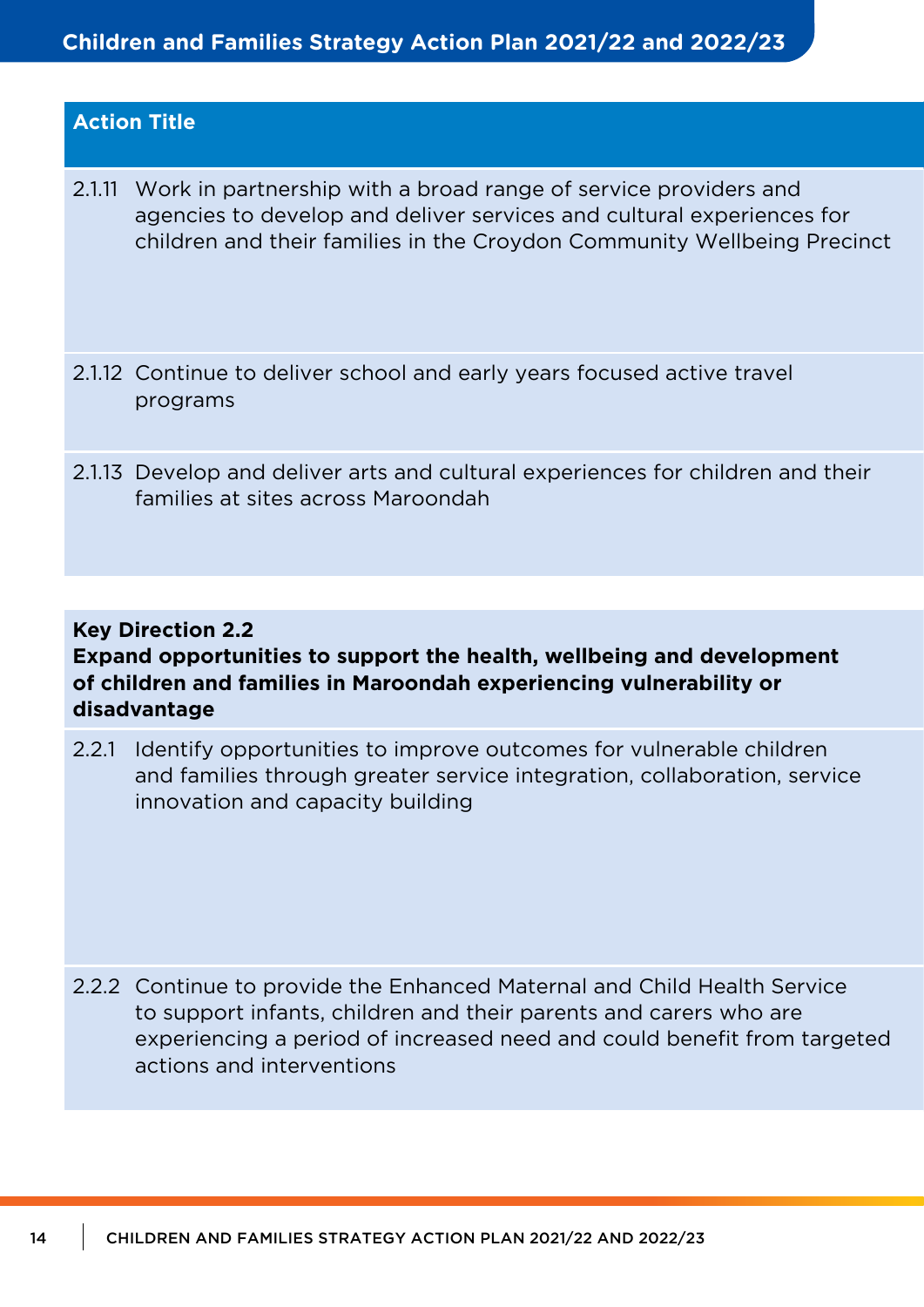| <b>Responsible</b><br>service area                                      | <b>Supporting</b><br>service areas                  | <b>External partners</b>                                                                  | <b>Council's</b><br>role  |
|-------------------------------------------------------------------------|-----------------------------------------------------|-------------------------------------------------------------------------------------------|---------------------------|
| <b>Community Services</b>                                               |                                                     | Community<br>agencies<br>Education services<br>and schools<br>Arts and cultural<br>groups | Facilitate                |
| <b>Strategic Planning &amp;</b><br>Sustainability                       | Local Laws<br>Youth & Children's<br><b>Services</b> | <b>Education services</b><br>and schools                                                  | Deliver                   |
| Arts & Cultural<br>Development<br>Youth & Children's<br><b>Services</b> |                                                     | Artists and<br>creatives<br>Arts and cultural<br>groups                                   | Develop<br><b>Deliver</b> |

| Youth & Children's<br>Services<br>Maternal & Child Health | Community<br>agencies<br>Education services<br>and schools<br>Maroondah<br>Integrated<br>Kindergartens<br>Association | Develop |
|-----------------------------------------------------------|-----------------------------------------------------------------------------------------------------------------------|---------|
| Maternal & Child Health                                   | Victorian<br>Government<br>Department of<br>Health & Human<br>Services                                                | Deliver |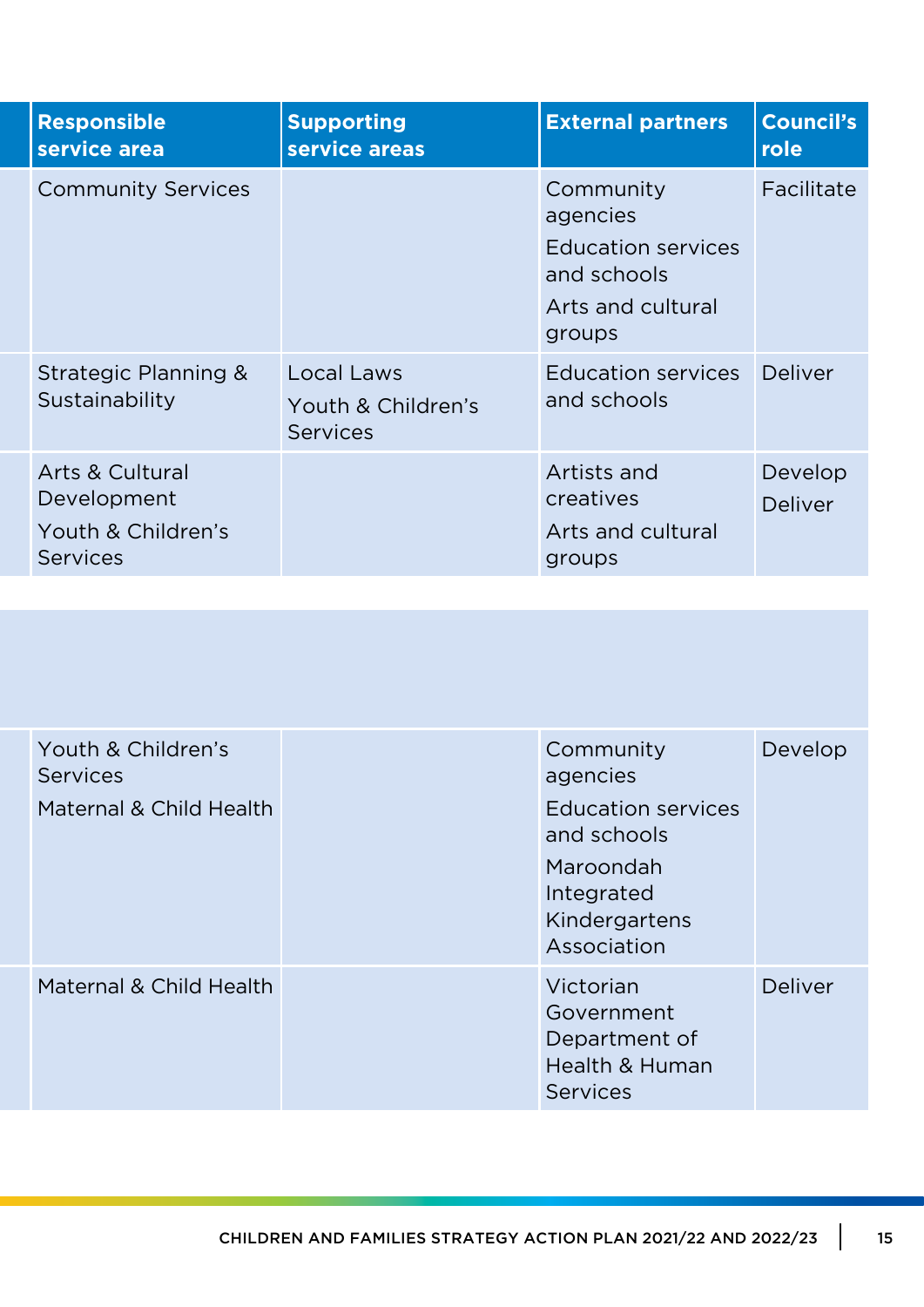- 2.2.3 Provide Supported Playgroups for vulnerable children and families, where parents and carers can develop their skills and confidence to support their child's wellbeing and development with the support of a qualified facilitator
- 2.2.4 Subject to external funding, provide the School Focused Youth Service to support students in upper primary school in Maroondah that are vulnerable to disengagement from education to re-engage in education, training or career pathways

#### **Key Direction 2.3**

#### **Increase community capacity to build the health, wellbeing and development of children and their families**

- 2.3.1 Facilitate learning and development opportunities for professionals that work with children and their families, to further develop their skills and knowledge base and build their capacity to deliver quality services
- 2.3.2 Work in partnership with the Victorian Government to deliver the Maroondah Positive Education Network, which aims to raise student, staff and community wellbeing, engagement and achievement

#### 2.3.3 Promote the value of nature play and key local places suitable for fostering nature play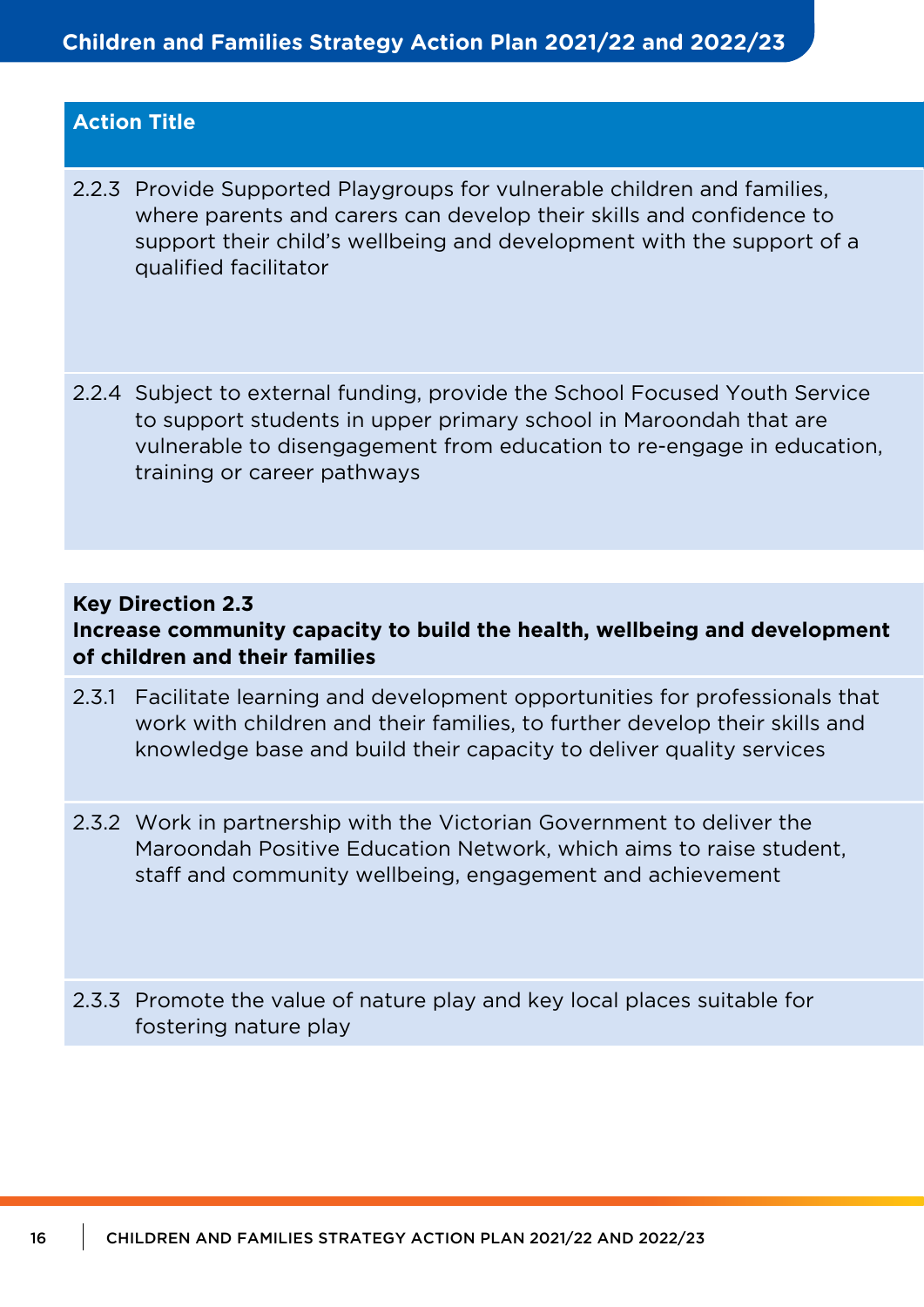|  | <b>Responsible</b><br>service area | <b>Supporting</b><br>service areas | <b>External partners</b>                                                                        | <b>Council's</b><br>role |
|--|------------------------------------|------------------------------------|-------------------------------------------------------------------------------------------------|--------------------------|
|  | Maternal & Child Health            |                                    | Community<br>agencies<br>Victorian<br>Government<br>Department of<br>Health & Human<br>Services | Deliver                  |
|  | Youth & Children's<br>Services     |                                    | Victorian<br>Government<br>Department of<br>Education &<br>Training<br>Schools                  | Deliver                  |

| Youth & Children's<br>Services |                                 | Education services Deliver<br>and schools<br>Community<br>agencies             |         |
|--------------------------------|---------------------------------|--------------------------------------------------------------------------------|---------|
| Youth & Children's<br>Services | Council & Community<br>Planning | Victorian<br>Government<br>Department of<br>Education &<br>Training<br>Schools | Support |
| Youth & Children's<br>Services | Communications &<br>Engagement  | Education services<br>and schools                                              | Deliver |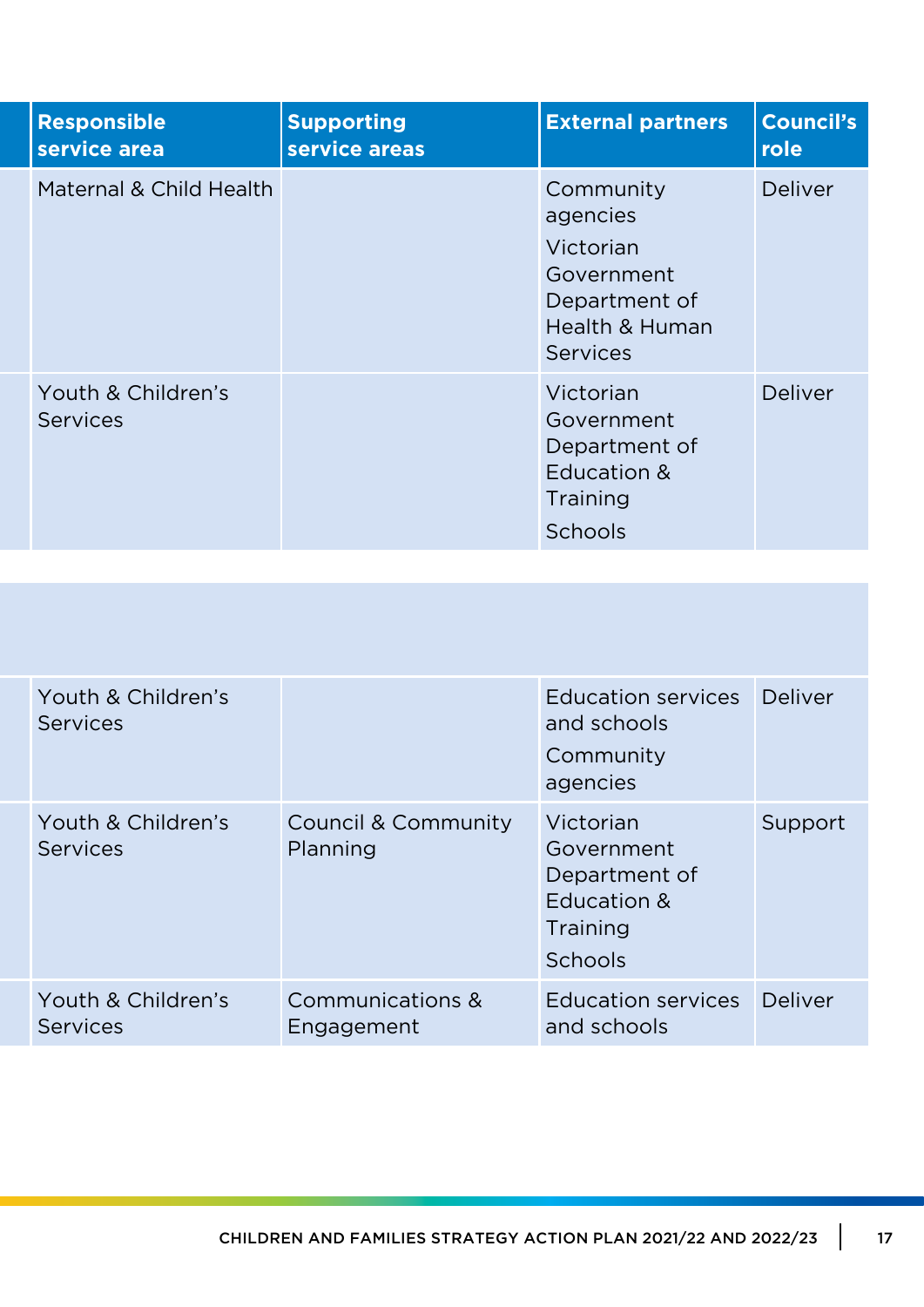# **Strategic Outcome 3 Respect and Inclusion 3**

All children and their families in Maroondah will be respected, safe and actively included.

**Action Title Responsible** 

#### **Key Direction 3.1 Respect, value and celebrate the diversity of children and their families in Maroondah**

- 3.1.1 Proactively acknowledge and celebrate the Wurundjeri People of the Kulin Nation as the traditional custodians of the land now known as the City of Maroondah
- 3.1.2 Work in partnership with culturally and linguistically diverse children, their families and key stakeholders to identify, develop and deliver targeted initiatives that build their sense of belonging, inclusion and connection in Maroondah
- 3.1.3 Commemorate IDAHOBIT Day (International Day Against Homophobia, Biophobia, Interphobia & Transphobia), which both celebrates the LGBTIQA+ people around the world and acknowledges the work that still needs to be done to ensure true inclusion and acceptance within the community
- 3.1.4 Expand Council's digital image library to capture and celebrate the diversity of children, young people and families in Maroondah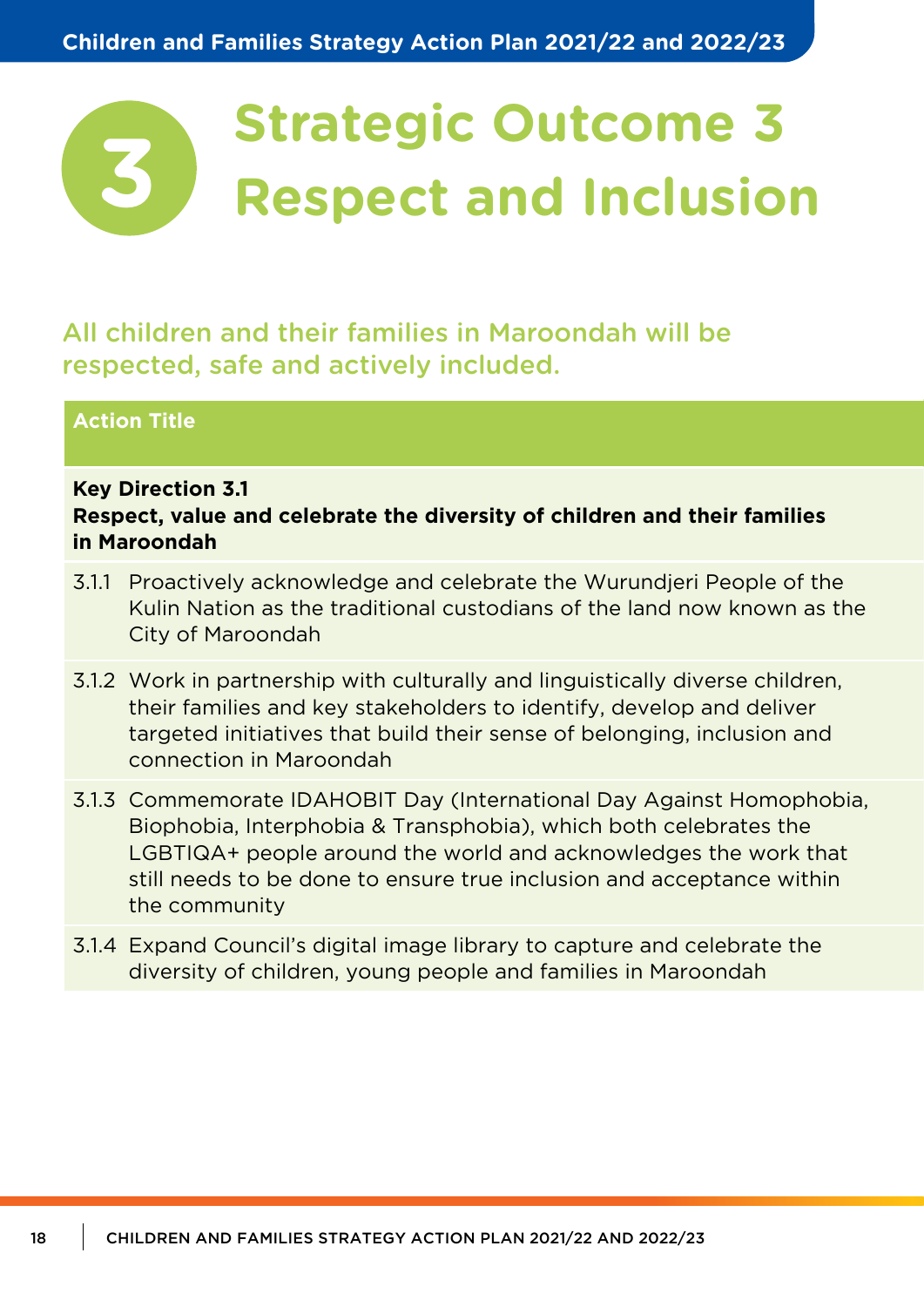|  | <b>Responsible</b><br>service area                                                   | <b>Supporting</b><br>service areas        | <b>External partners</b> | <b>Council's</b><br>role  |
|--|--------------------------------------------------------------------------------------|-------------------------------------------|--------------------------|---------------------------|
|  |                                                                                      |                                           |                          |                           |
|  | Maternal & Child Health Council & Community<br>Youth & Children's<br><b>Services</b> | Planning                                  |                          | Advocate                  |
|  | Maternal & Child Health Council & Community<br>Youth & Children's<br>Services        | Planning                                  |                          | Develop<br><b>Deliver</b> |
|  | <b>Council &amp; Community</b><br>Planning<br><b>Community Services</b>              | <b>Communications &amp;</b><br>Engagement |                          | Advocate                  |
|  | <b>Communications &amp;</b><br>Engagement                                            |                                           |                          | <b>Deliver</b>            |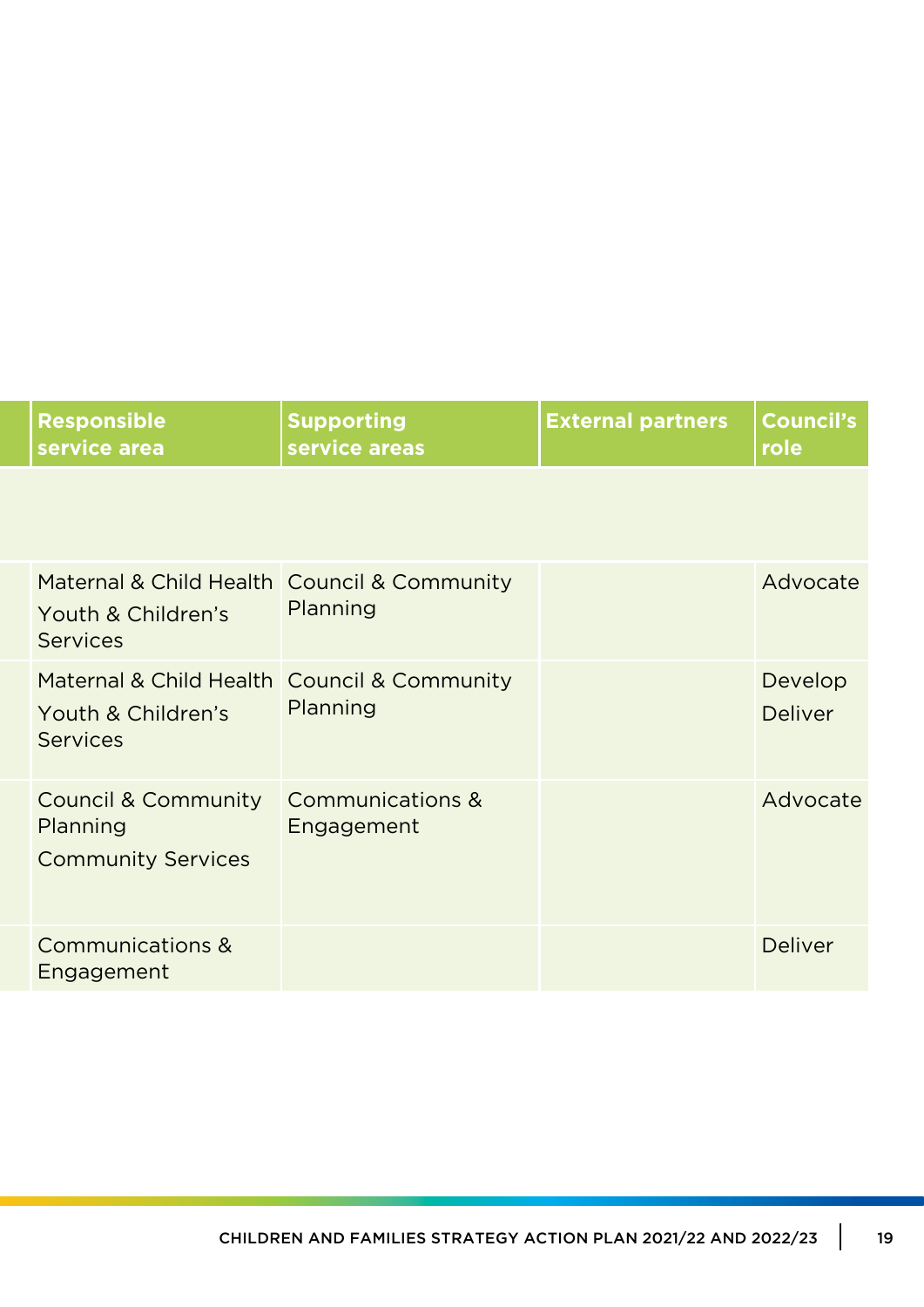#### **Key Direction 3.2 Enhance accessibility and inclusion for all children and their families in Maroondah**

- 3.2.1 Review the inclusivity and accessibility of Council in-person and online services for children aged 0 to 12 years and their families and implement strategies to improve this, particularly for those who identify as LGBTIQA+; Aboriginal and Torres Strait Islander; culturally and linguistically diverse; or who are living with a disability or experiencing vulnerability or disadvantage
- 3.2.2 Provide key information on Council services for children and their families in a range of languages other than English
- 3.2.3 Develop LGBTIQA+ inclusive education opportunities for parents and carers engaged with Maroondah's Maternal and Child Health service around breaking down gender stereotypes and talking to children about gender and rainbow families.

#### **Key Direction 3.3 Support children and their families to develop and maintain safe, healthy and respectful relationships**

- 3.3.1 In partnership with Eastern Community Legal Centre and partners, provide opportunities for early intervention for people with children experiencing family violence
- 3.3.2 Work in partnership with key stakeholders to explore and respond to the findings of the *Royal Commission into Family Violence* at a local level
- 3.3.3 Work with partners of the *Together for Equality and Respect Strategy - Preventing Violence Against Women in Melbourne's East (2017-2021)* to prevent violence against women in Maroondah, including participation in the '16 days of activism' campaign and the #TogetherForRespectAtHome campaign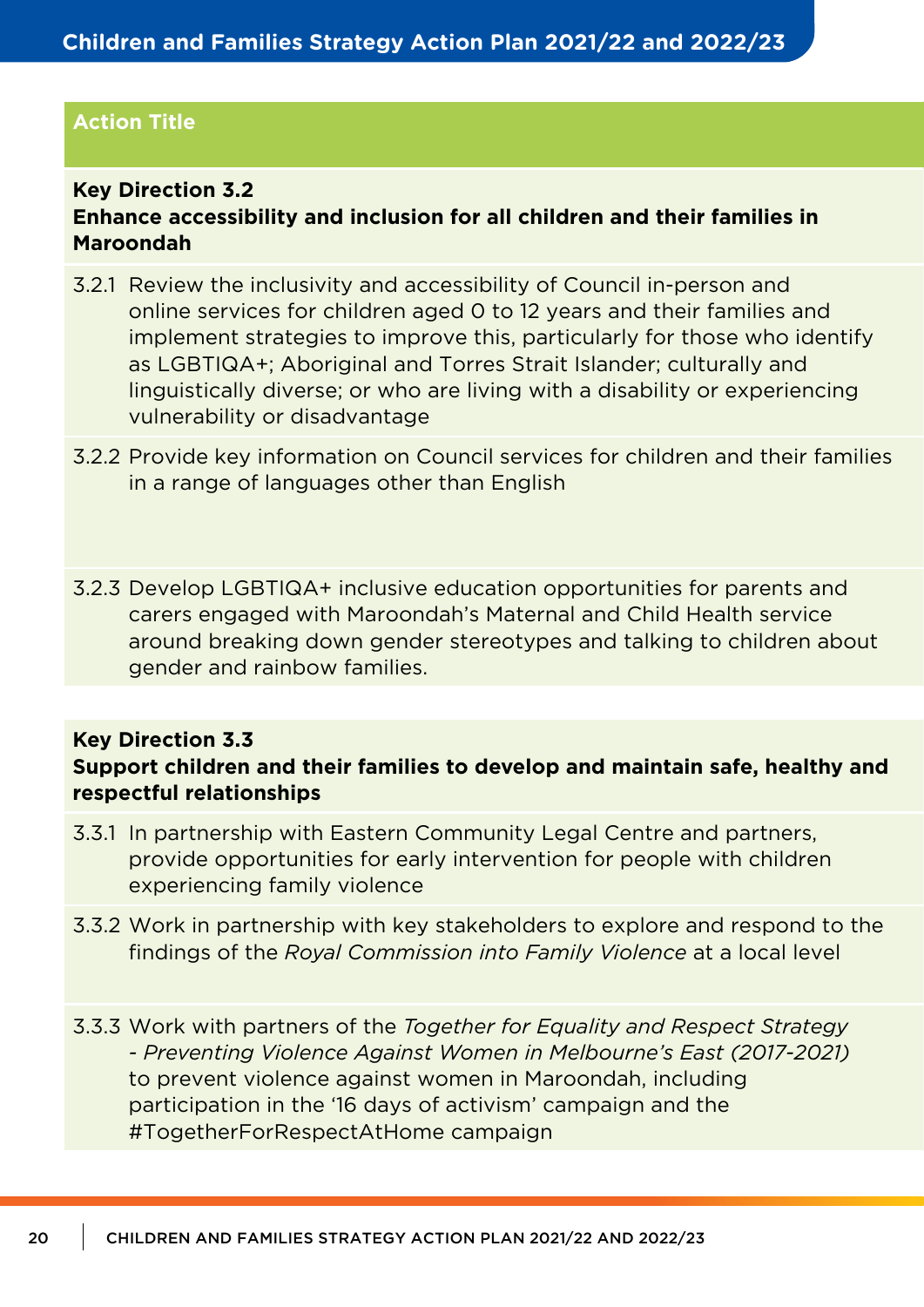|  | <b>Responsible</b><br>service area                                                          | <b>Supporting</b><br>service areas                     | <b>External partners</b> | Council's<br>role |
|--|---------------------------------------------------------------------------------------------|--------------------------------------------------------|--------------------------|-------------------|
|  |                                                                                             |                                                        |                          |                   |
|  | Youth & Children's<br><b>Services</b><br>Maternal & Child Health Engagement                 | <b>Customer Service</b><br><b>Communications &amp;</b> |                          | Develop           |
|  | Youth & Children's<br><b>Services</b><br>Maternal & Child Health<br><b>Community Health</b> | <b>Communications &amp;</b><br>Engagement              |                          | <b>Deliver</b>    |
|  | Maternal & Child Health<br>Youth & Children's<br><b>Services</b>                            |                                                        |                          | Develop           |

| Maternal & Child Health                                   |                                                                  | <b>Eastern Community Deliver</b><br>Legal Centre |            |
|-----------------------------------------------------------|------------------------------------------------------------------|--------------------------------------------------|------------|
| Maternal & Child Health<br>Youth & Children's<br>Services |                                                                  | Community<br>agencies                            | Facilitate |
| Council & Community<br>Planning                           | Communications &<br>Engagement<br>Youth & Children's<br>Services |                                                  | Facilitate |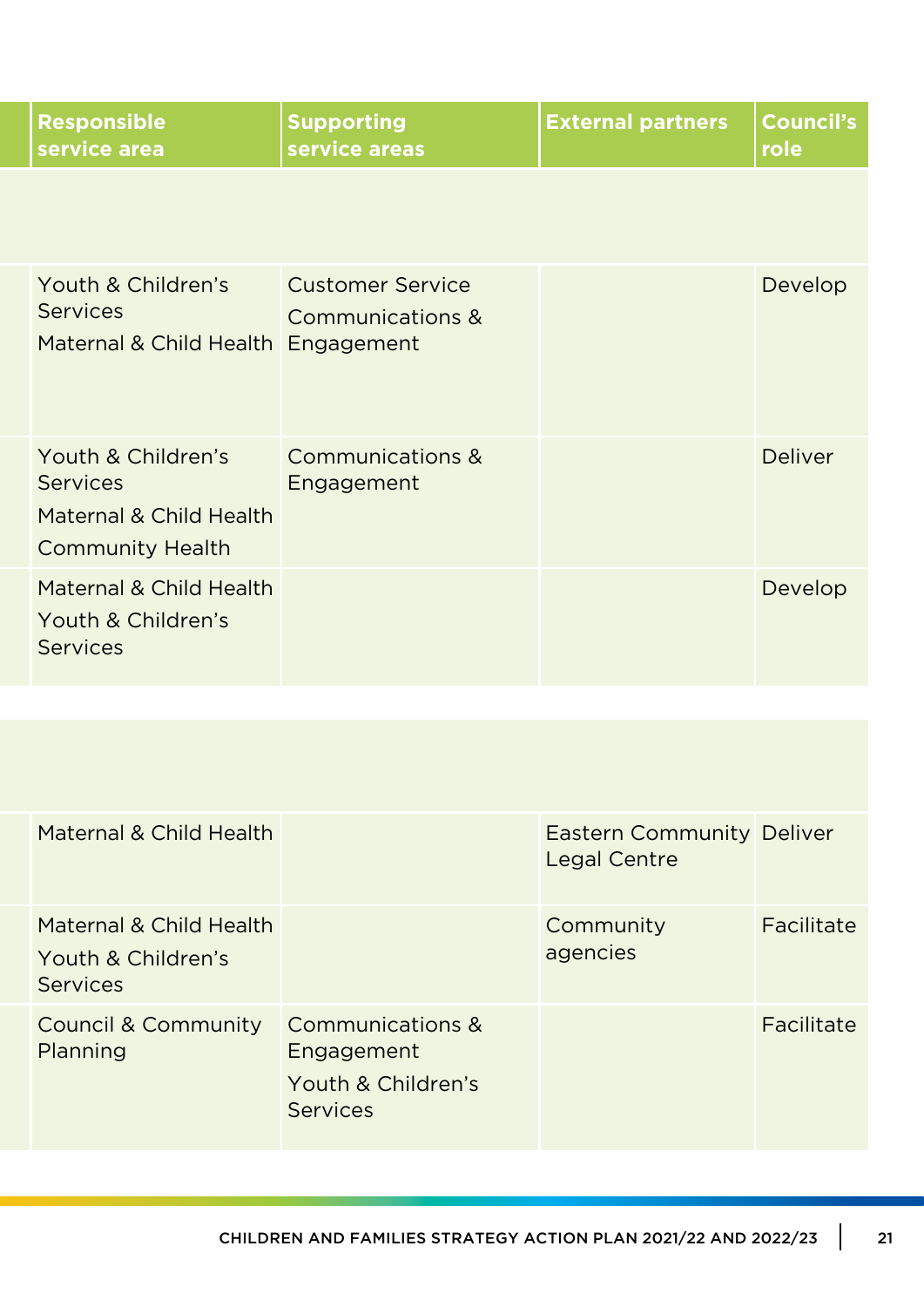## **Strategic Outcome 4 Informed and Connected Communities 4**

All children, their families and the professionals who work with them will be informed and connected.

**Action Title Responsible** 

**Key Direction 4.1**

**Effectively promote and provide accessible information about the range of services and opportunities available to children and their families in Maroondah**

- 4.1.1 Develop an annual communication plan for promoting Council's services for children, young people and families and sharing relevant information with the community and sector
- 4.1.2 Enhance the content on Council's website to support families to more easily access information about services, activities and key topics of interest for children and families in Maroondah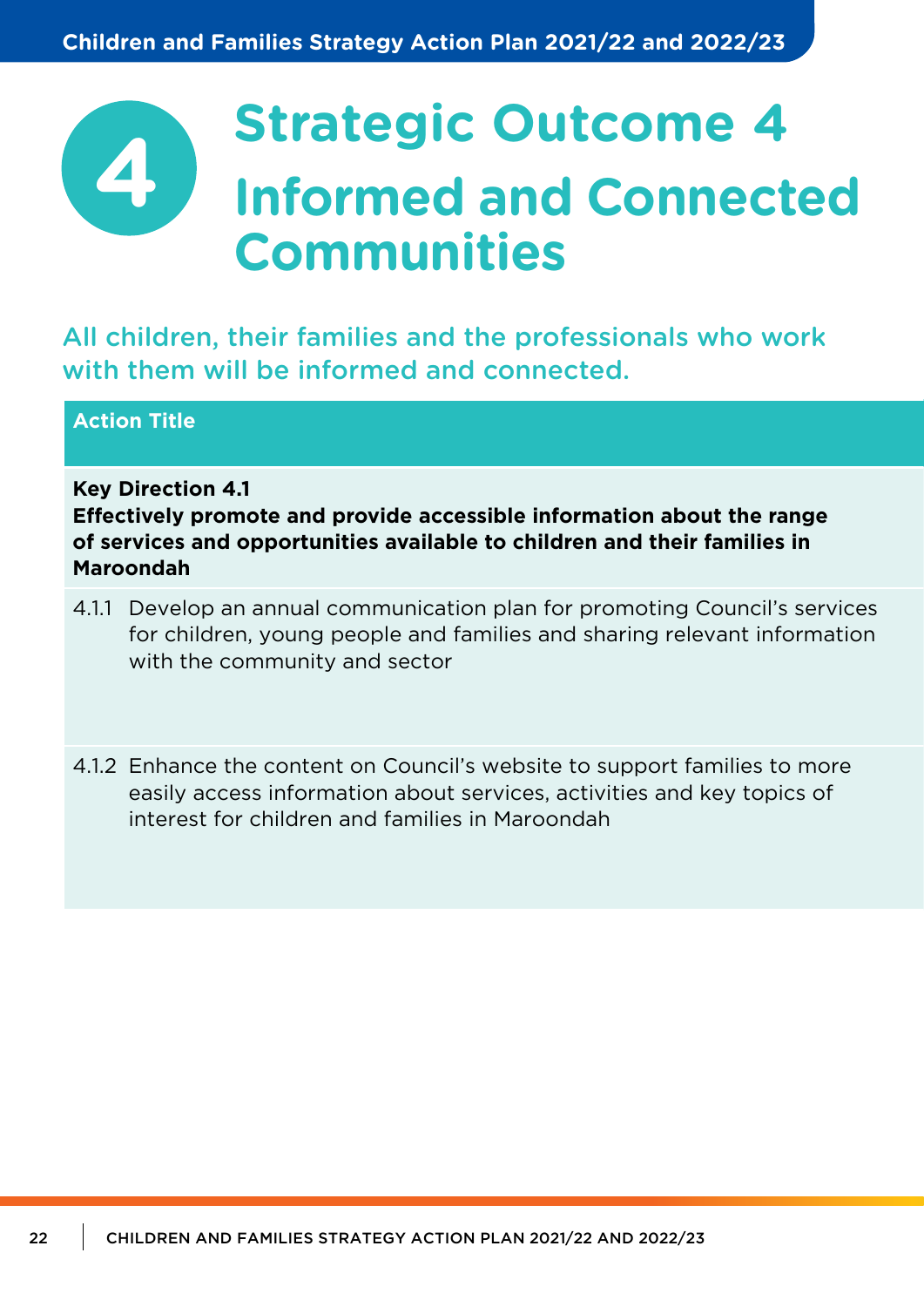|  | <b>Responsible</b><br>service area                                                                 | <b>Supporting</b><br>service areas                                                               | <b>External partners</b>                                          | <b>Council's</b><br>role |
|--|----------------------------------------------------------------------------------------------------|--------------------------------------------------------------------------------------------------|-------------------------------------------------------------------|--------------------------|
|  |                                                                                                    |                                                                                                  |                                                                   |                          |
|  | Communications &<br>Engagement<br>Youth & Children's<br><b>Services</b><br>Maternal & Child Health | <b>Community Health</b><br>Leisure<br><b>Customer Service</b>                                    | Community<br>agencies<br><b>Education services</b><br>and schools | Develop                  |
|  | Youth & Children's<br><b>Services</b><br>Maternal & Child Health<br>Communications &<br>Engagement | <b>Community Health</b><br>Leisure<br>Council & Community<br>Planning<br><b>Customer Service</b> | Community<br>agencies<br><b>Education services</b><br>and schools | Develop                  |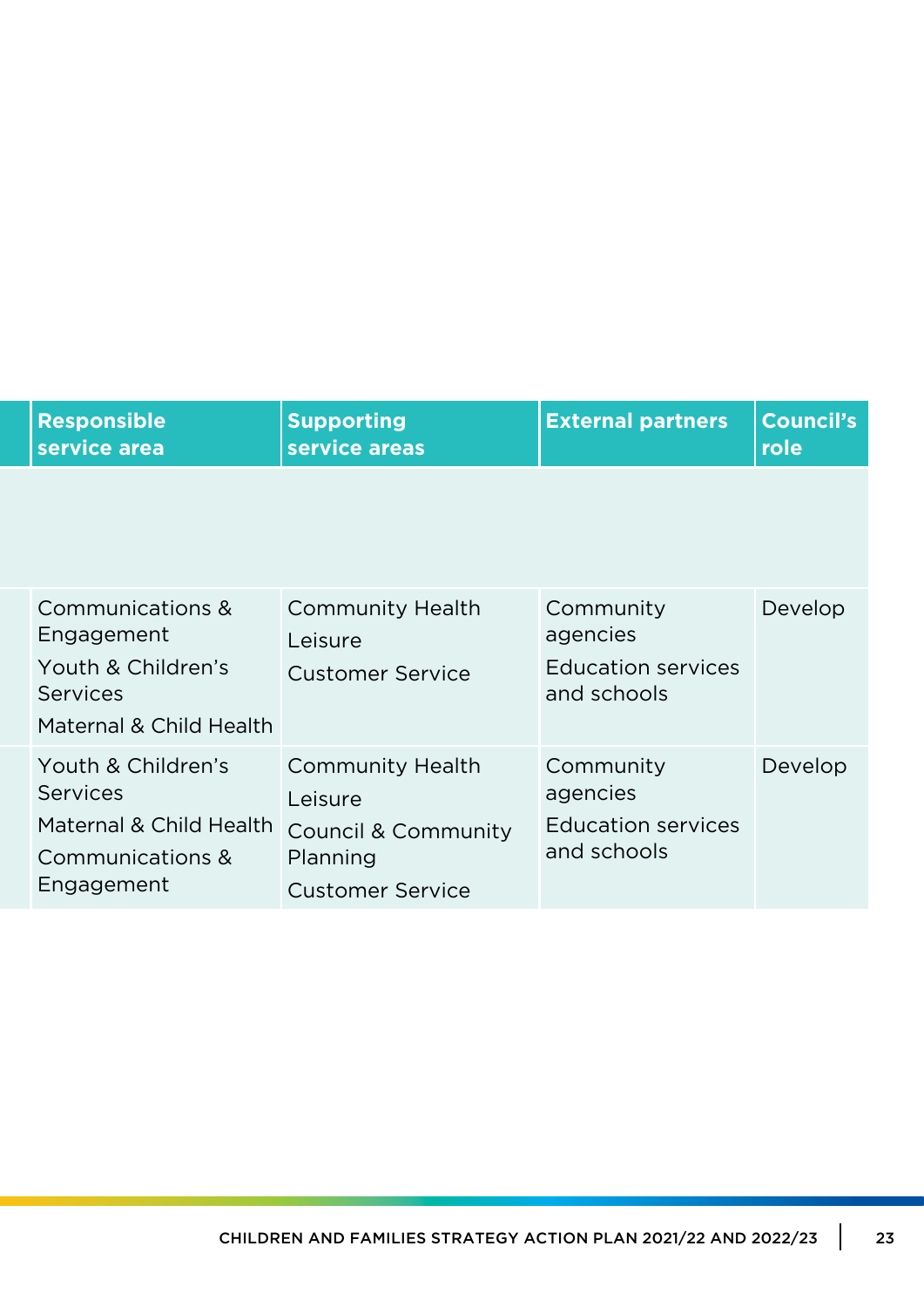#### **Key Direction 4.2**

**Promote opportunities to build community connection and a sense of belonging for children and their families in Maroondah**

- 4.2.1 Facilitate the delivery of events and activities for children and their families that promote community connection and a sense of belonging, including intergenerational and intercultural initiatives
- 4.2.2 Integrate public art into Council infrastructure across Maroondah as a method of promoting belonging and connection for children and their families

#### **Key Direction 4.3**

#### **Facilitate coordination, networking and information sharing opportunities for professionals who work with children and their families in Maroondah**

- 4.3.1 Explore the expansion of networking and information sharing opportunities that support professionals across the Maroondah child and family sector to connect and share knowledge, skills and experience
- 4.3.2 Establish a Middle Years Working Group for schools and services in the Maroondah child and youth sectors, to explore how they can work together to support children and young people in the middle years (8 to 12 years old)
- 4.3.3 Support the facilitation of a HOPE (Head of Positive Education) Leader Community of Practice across local schools to enable staff to support one another and share ideas regarding the implementation of a common language of wellbeing in Maroondah schools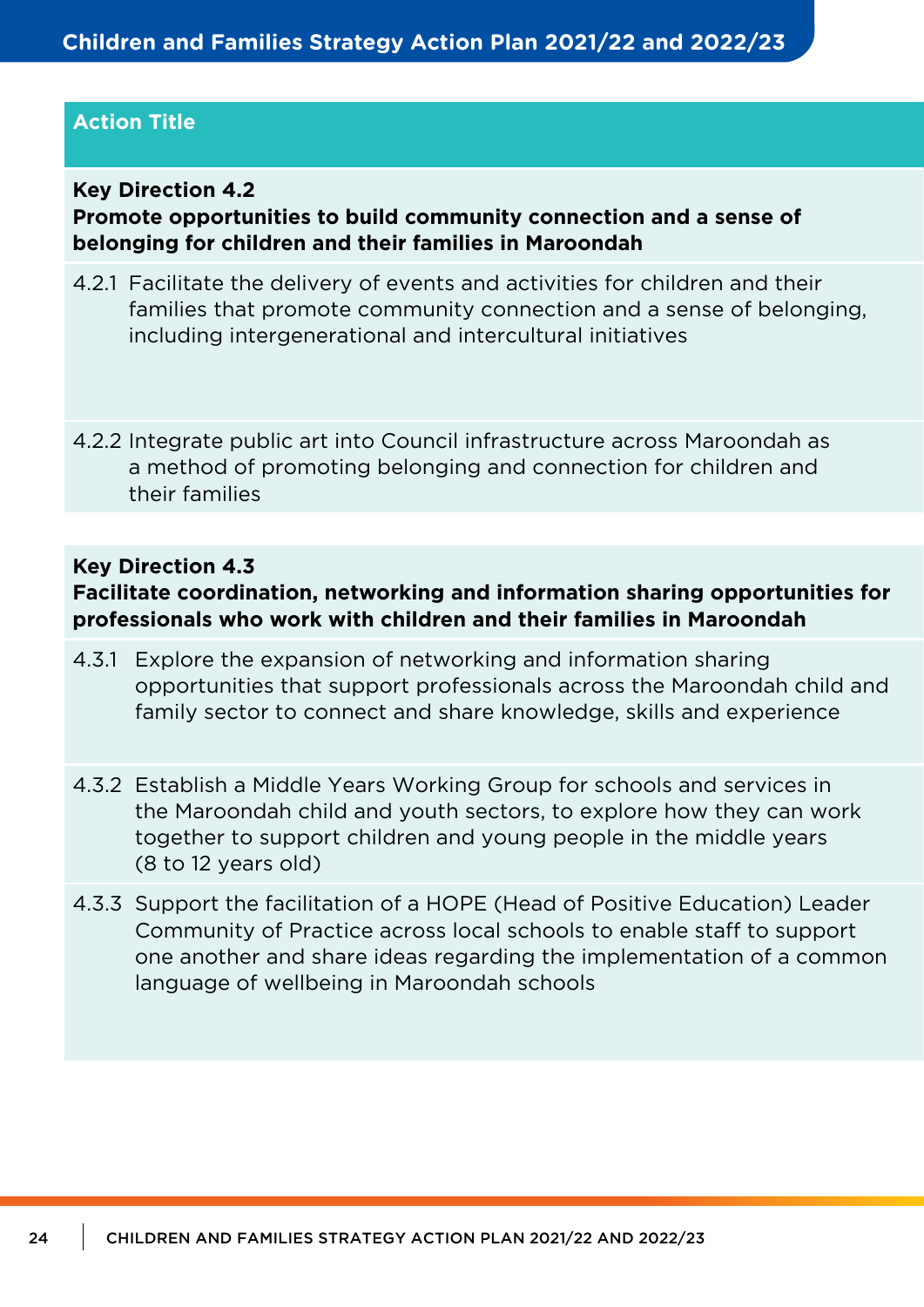|  | <b>Responsible</b><br><b>service area</b>                 | <b>Supporting</b><br>service areas                                                | <b>External partners</b>      | <b>Council's</b><br>role |
|--|-----------------------------------------------------------|-----------------------------------------------------------------------------------|-------------------------------|--------------------------|
|  |                                                           |                                                                                   |                               |                          |
|  | Youth & Children's<br>Services<br>Maternal & Child Health | Arts & Cultural<br>Development<br>Aged & Disability<br><b>Services</b><br>Leisure | Eastern Regional<br>Libraries | Facilitate               |
|  | Arts & Cultural<br>Development                            | Youth & Children's<br><b>Services</b>                                             |                               | Deliver                  |

| Youth & Children's<br>Services        | Maternal & Child Health Community | agencies<br>Education services<br>and schools                                  | Develop |
|---------------------------------------|-----------------------------------|--------------------------------------------------------------------------------|---------|
| Youth & Children's<br>Services        |                                   | Community<br>agencies<br>Schools                                               | Develop |
| Youth & Children's<br><b>Services</b> |                                   | Victorian<br>Government<br>Department of<br>Education &<br>Training<br>Schools | Support |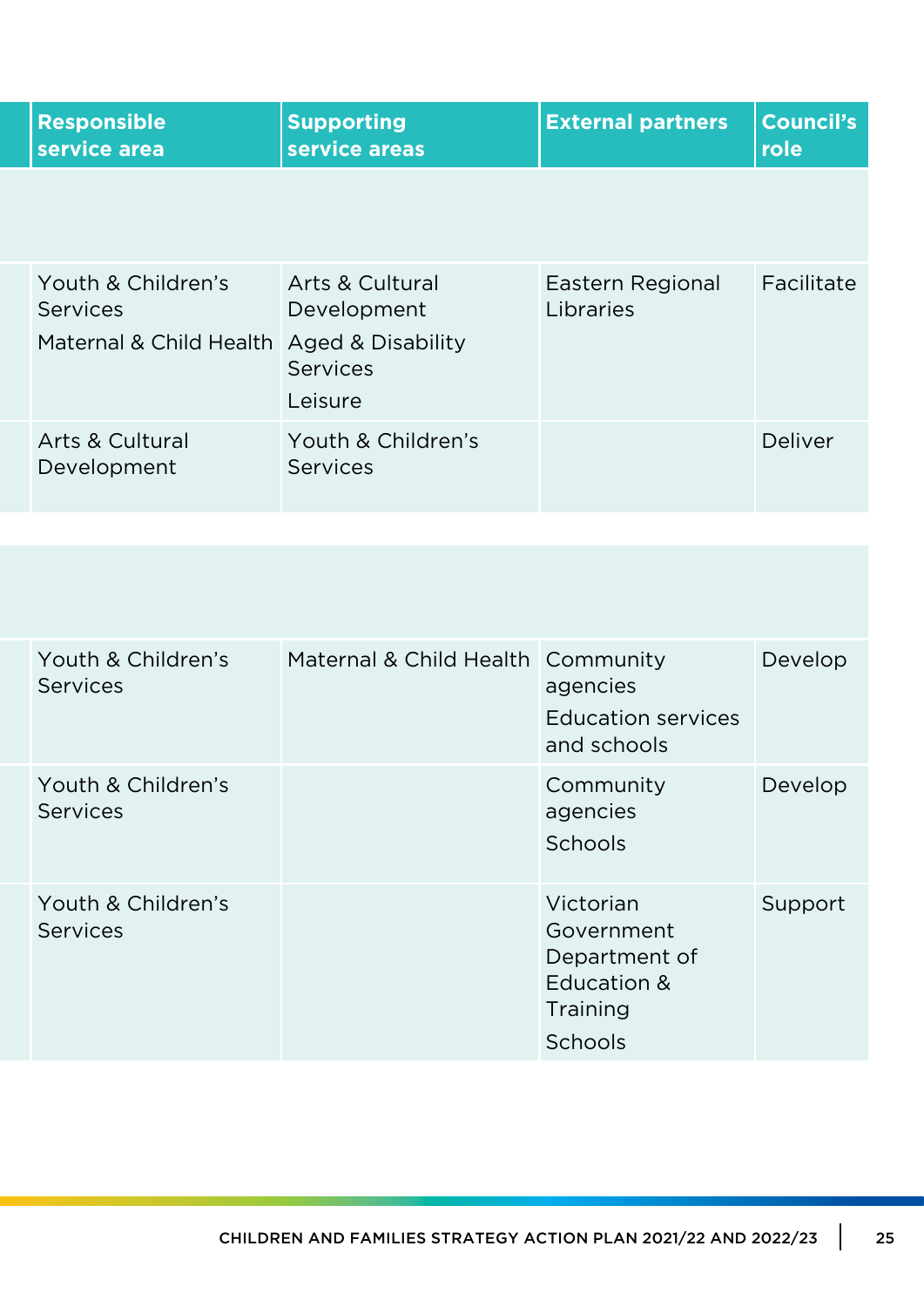# **Strategic Outcome 5 Valuing the Voices of Children 5**

All children and their families are equal citizens of Maroondah who are valued and respected.

**Action Title Responsible** 

**Key Direction 5.1**

**Advocate for children to be treated as equal stakeholders in the community, whose knowledge, experience and views are valued and respected**

- 5.1.1 Explore new initiatives and opportunities to actively increase the profile of children aged 0 to 12 years as valued and equal members of the Maroondah community
- 5.1.2 Deliver a range of opportunities to develop, promote and showcase the creative work of children and young people
- 5.1.3 Deliver the Junior SWAT (Student Wellbeing Action Teams) program tailored for students in upper primary school, to upskill and empower children to create meaningful change and increase the wellbeing of other children in Maroondah
- 5.1.4 Continue to be a member of the Eastern Alliance for Sustainable Learning to boost education about sustainability, environment and indigenous culture in our early years and schools and foster leadership and citizenship by children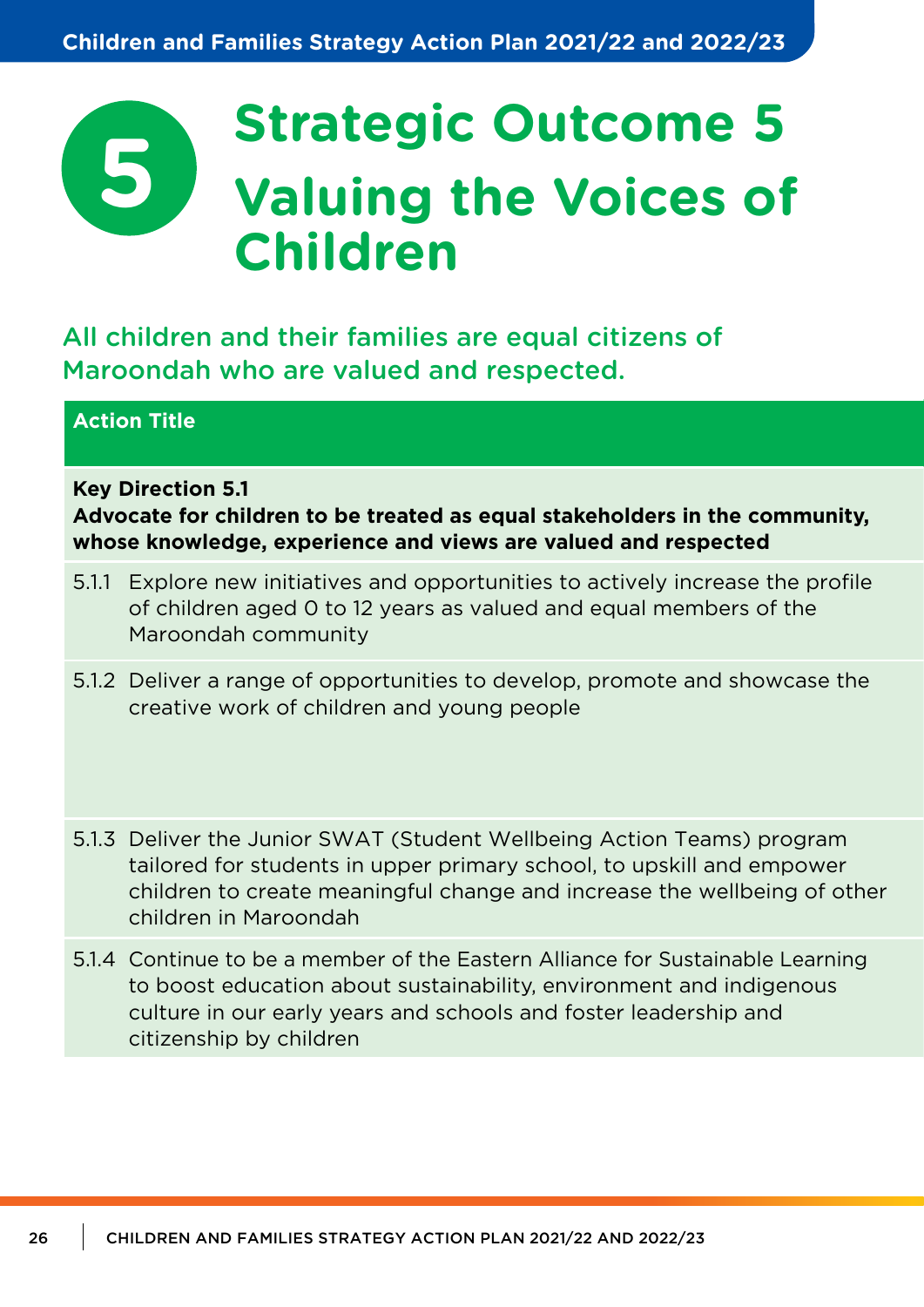|  | Responsible<br>service area                                                   | <b>Supporting</b><br>service areas | <b>External partners</b> | Council's<br>role  |
|--|-------------------------------------------------------------------------------|------------------------------------|--------------------------|--------------------|
|  |                                                                               |                                    |                          |                    |
|  | Youth & Children's<br>Services<br>Maternal & Child Health                     |                                    |                          | Develop            |
|  | Youth & Children's<br>Services<br>Arts & Cultural<br>Development<br>Karralyka |                                    |                          | Deliver            |
|  | Youth & Children's<br>Services                                                |                                    |                          | Develop<br>Deliver |
|  | <b>Strategic Planning &amp;</b><br>Sustainability                             |                                    |                          | Facilitate         |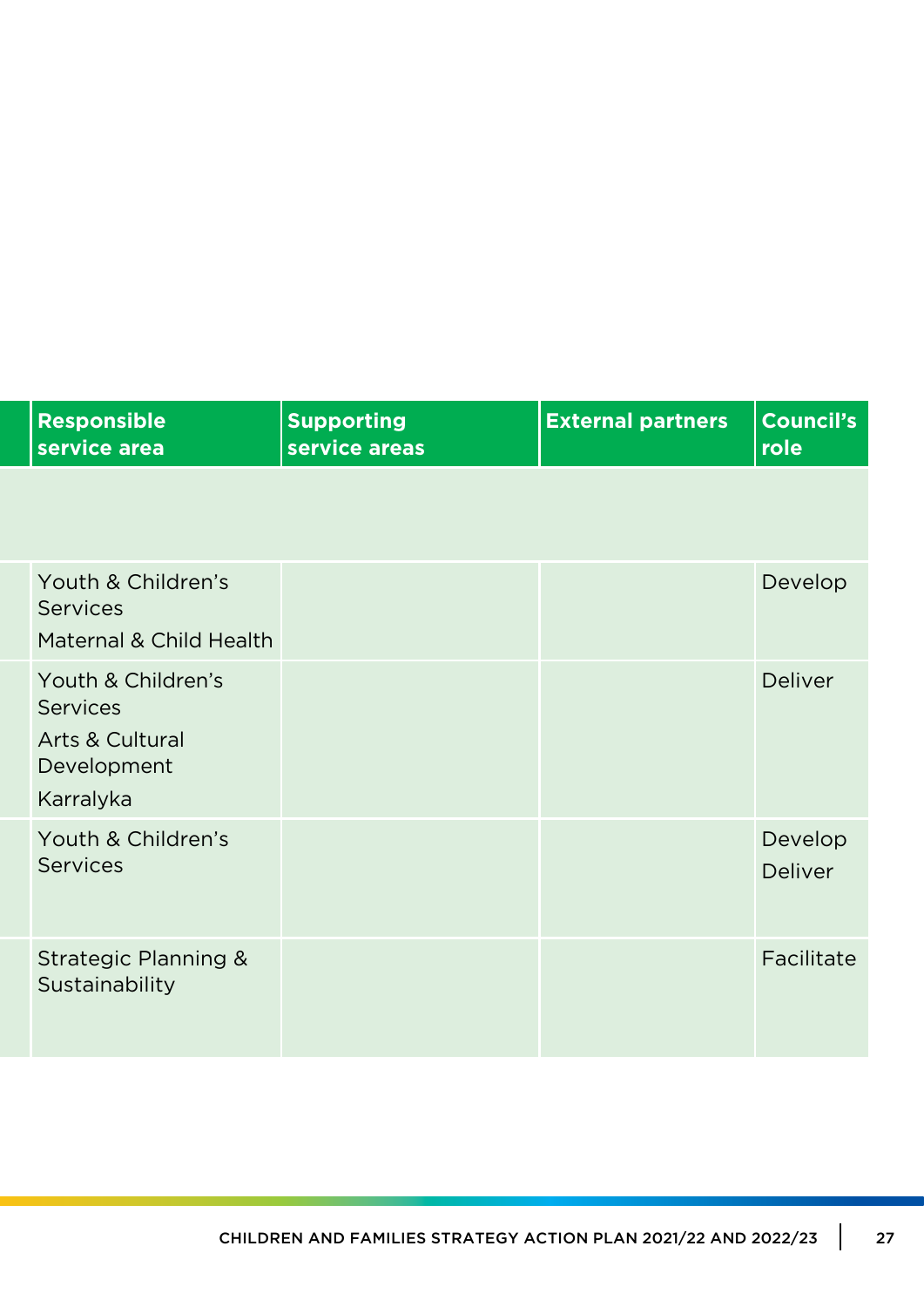#### **Key Direction 5.2**

**Actively and effectively engage and consult with children and their families on matters that affect them and their communities**

- 5.2.1 Explore and implement innovative strategies and programs that promote meaningful engagement between Council and children of all ages, abilities and backgrounds
- 5.2.2 Proactively and effectively engage a diverse range of children and their families in the development and implementation of Council services, facilities, spaces, projects, strategies and plans that affect them and their communities
- 5.2.3 Build the capacity of employees to provide best practice engagement methodology and strategies to engage with children and their families
- 5.2.4 Support children and their families to represent themselves and their communities on a range of relevant committees, panels, groups or networks in Maroondah

#### **Key Direction 5.3 Advocate for the needs and aspirations of all children in Maroondah**

5.3.1 Ensure the needs and aspirations of children aged 0 to 12 years and their families are addressed in the development and implementation of Council services, facilities, spaces, projects, strategies and plans that affect them and their communities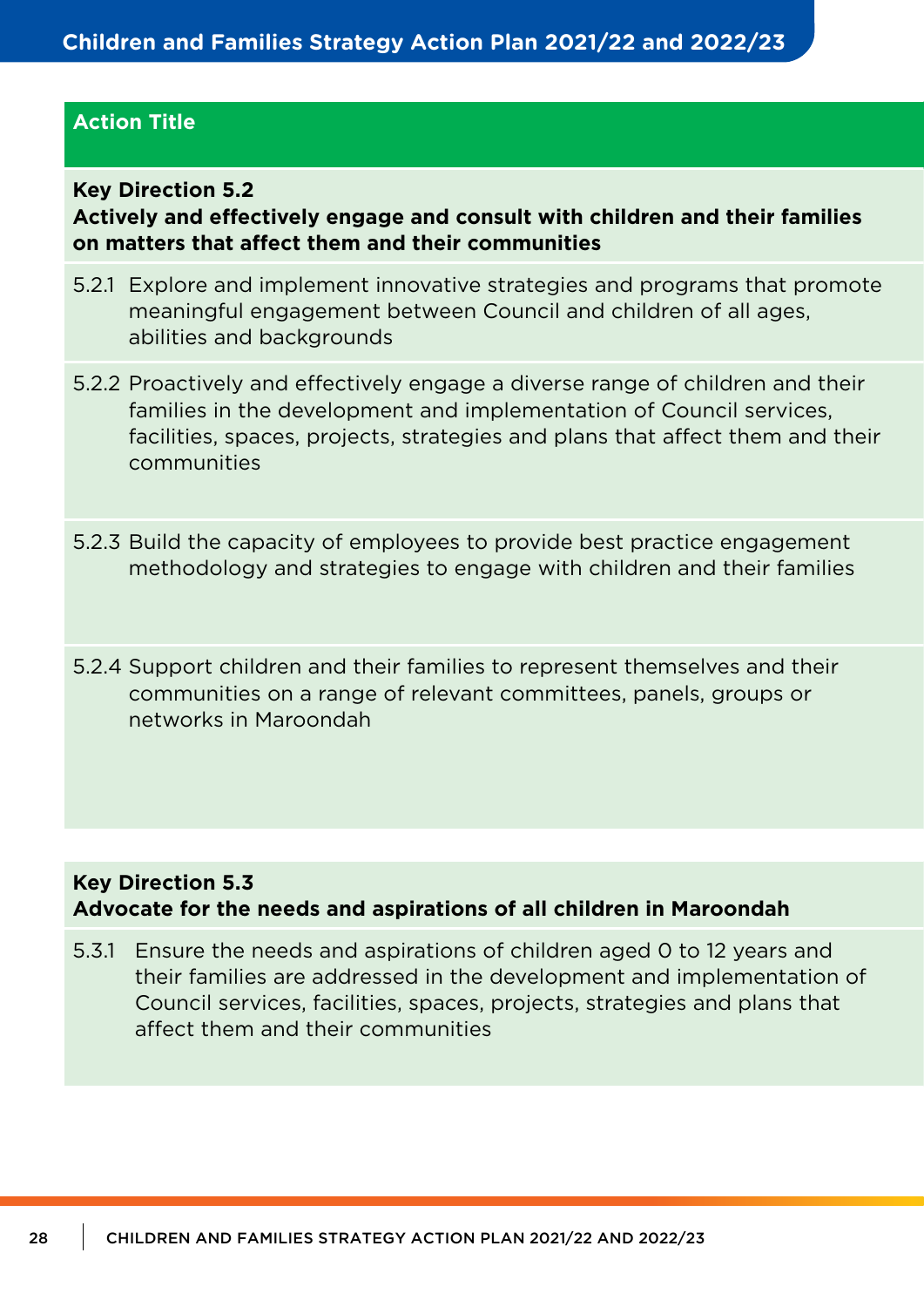|  | <b>Responsible</b><br>service area                                                                             | <b>Supporting</b><br>service areas                                   | <b>External partners</b> | Council's<br>role |
|--|----------------------------------------------------------------------------------------------------------------|----------------------------------------------------------------------|--------------------------|-------------------|
|  |                                                                                                                |                                                                      |                          |                   |
|  | Youth & Children's<br>Services                                                                                 | <b>Communications &amp;</b><br>Engagement<br>Maternal & Child Health |                          | Develop           |
|  | Youth & Children's<br>Services<br>Maternal & Child Health<br>All relevant service<br>areas                     | <b>Communications &amp;</b><br>Engagement                            |                          | Facilitate        |
|  | Youth & Children's<br>Services<br>Communications &<br>Engagement                                               | Workplace, People &<br>Culture                                       |                          | Facilitate        |
|  | Youth & Children's<br>Services<br><b>Council &amp; Community</b><br>Planning<br>Communications &<br>Engagement |                                                                      |                          | Facilitate        |

| Youth & Children's<br><b>Services</b> |  | Facilitate |
|---------------------------------------|--|------------|
| Maternal & Child Health               |  |            |
| All relevant service                  |  |            |
| areas                                 |  |            |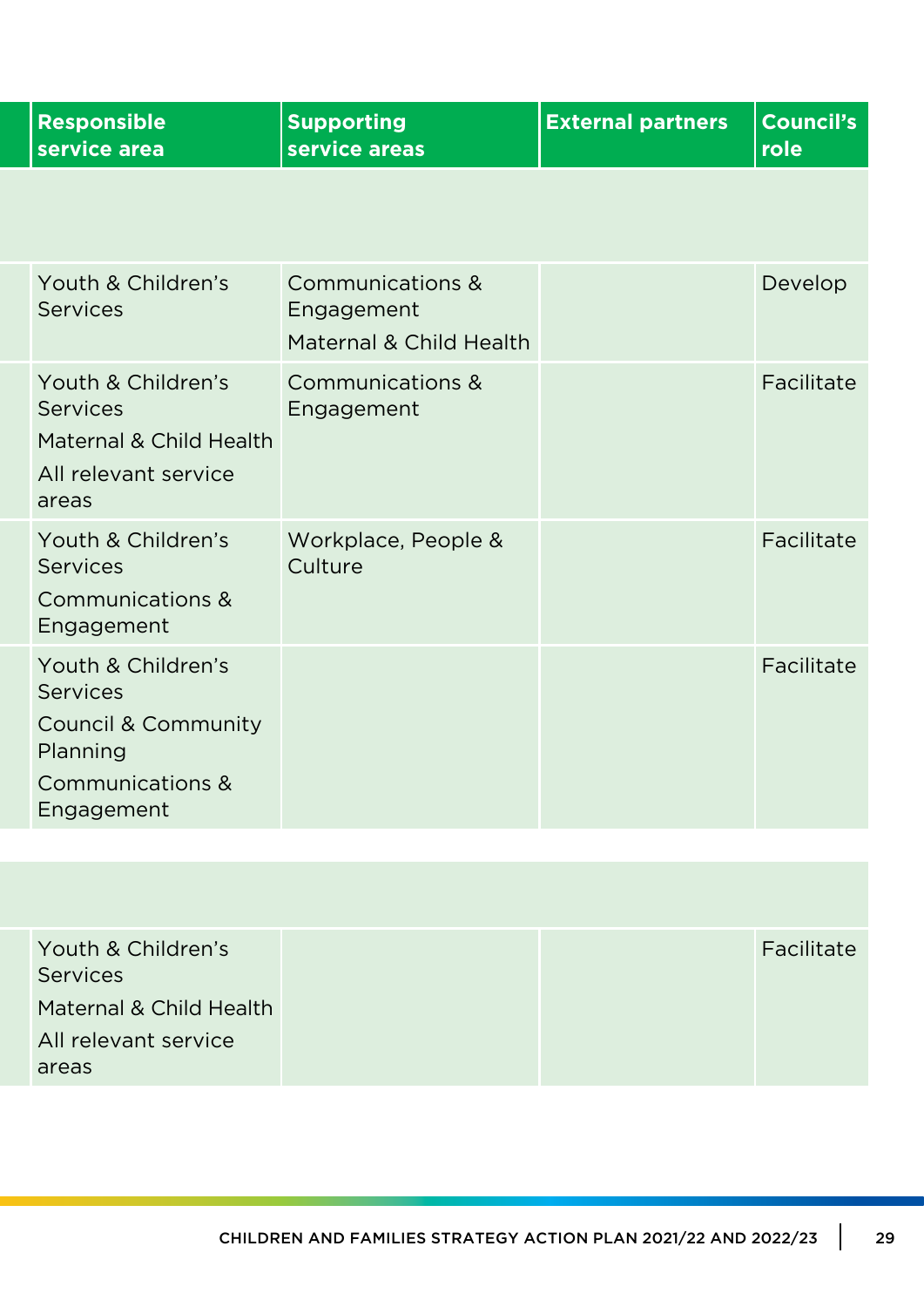# **Strategic Outcome 6 Education and Learning for Life 6**

All children and their families in Maroondah will have opportunities for high-quality education and learning throughout life.

#### **Action Title Responsible**

**Key Direction 6.1**

**Equip children and their families with the knowledge and capabilities to successfully navigate life's opportunities and challenges**

- 6.1.1 Provide a range of high quality, innovative education programs and sessions for parents and carers that meet local community need
- 6.1.2 Support children and their families to develop healthy coping skills that help them to be resilient through difficult times, including the COVID-19 pandemic

#### **Key Direction 6.2**

**Enhance opportunities for children in Maroondah to access high-quality local education and care services that meet community needs**

6.2.1 Provide high quality and inclusive early childhood education and care services that address the identified needs of the Maroondah community in an affordable and flexible way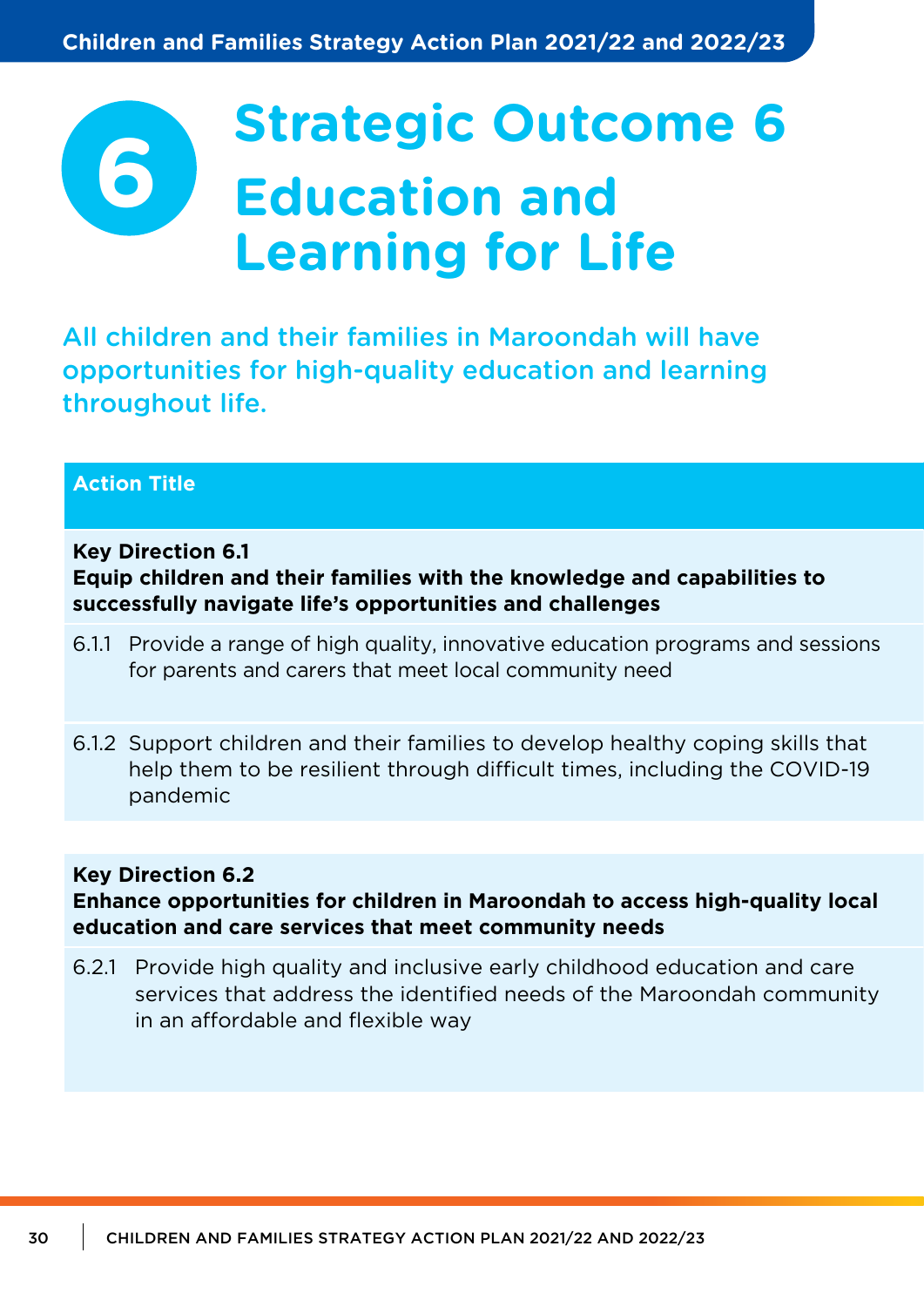| <b>Responsible</b><br>service area                        | <b>Supporting</b><br>service areas           | <b>External partners</b>                                | <b>Council's</b><br>role |
|-----------------------------------------------------------|----------------------------------------------|---------------------------------------------------------|--------------------------|
|                                                           |                                              |                                                         |                          |
| Youth & Children's<br>Services                            | <b>Community Health</b><br>Aged & Disability |                                                         | Facilitate               |
| Youth & Children's<br>Services<br>Maternal & Child Health | <b>Council &amp; Community</b><br>Planning   |                                                         | Facilitate               |
|                                                           |                                              |                                                         |                          |
|                                                           |                                              |                                                         |                          |
| Youth & Children's<br>Services<br>Leisure                 |                                              | Victorian<br>Government<br>Department of<br>Education & | <b>Deliver</b>           |
|                                                           |                                              | Maternal & Child Health Services                        |                          |

**Training**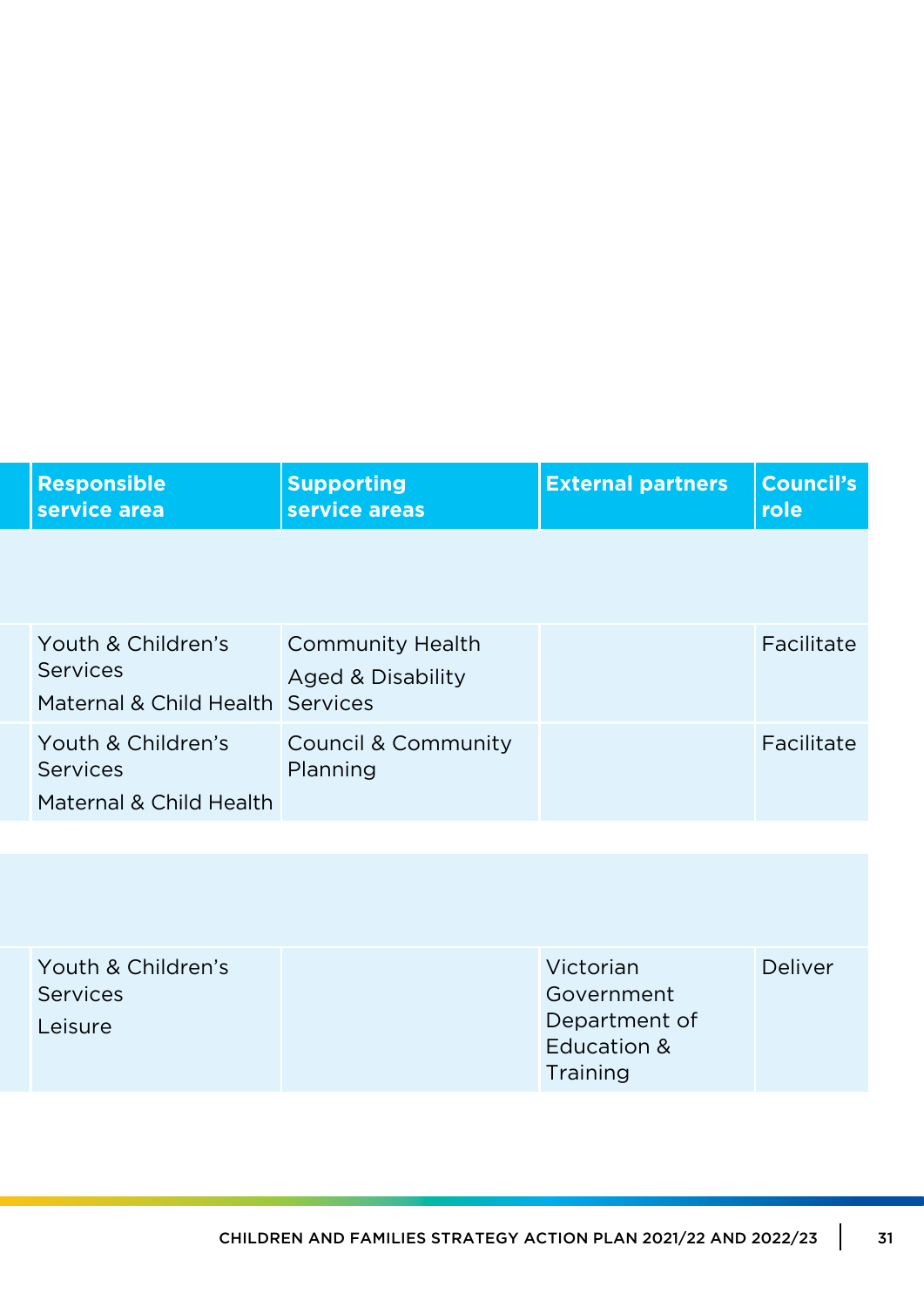- 6.2.2 Support the Maroondah Integrated Kindergartens Association central enrolment system for sessional kindergartens in Maroondah
- 6.2.3 Undertake municipal-level kindergarten planning to help ensure that all children in Maroondah can access high quality local early years education
- 6.2.4 Work in partnership with the Victorian Government to plan for and support the rollout of funded three-year-old kindergarten in Maroondah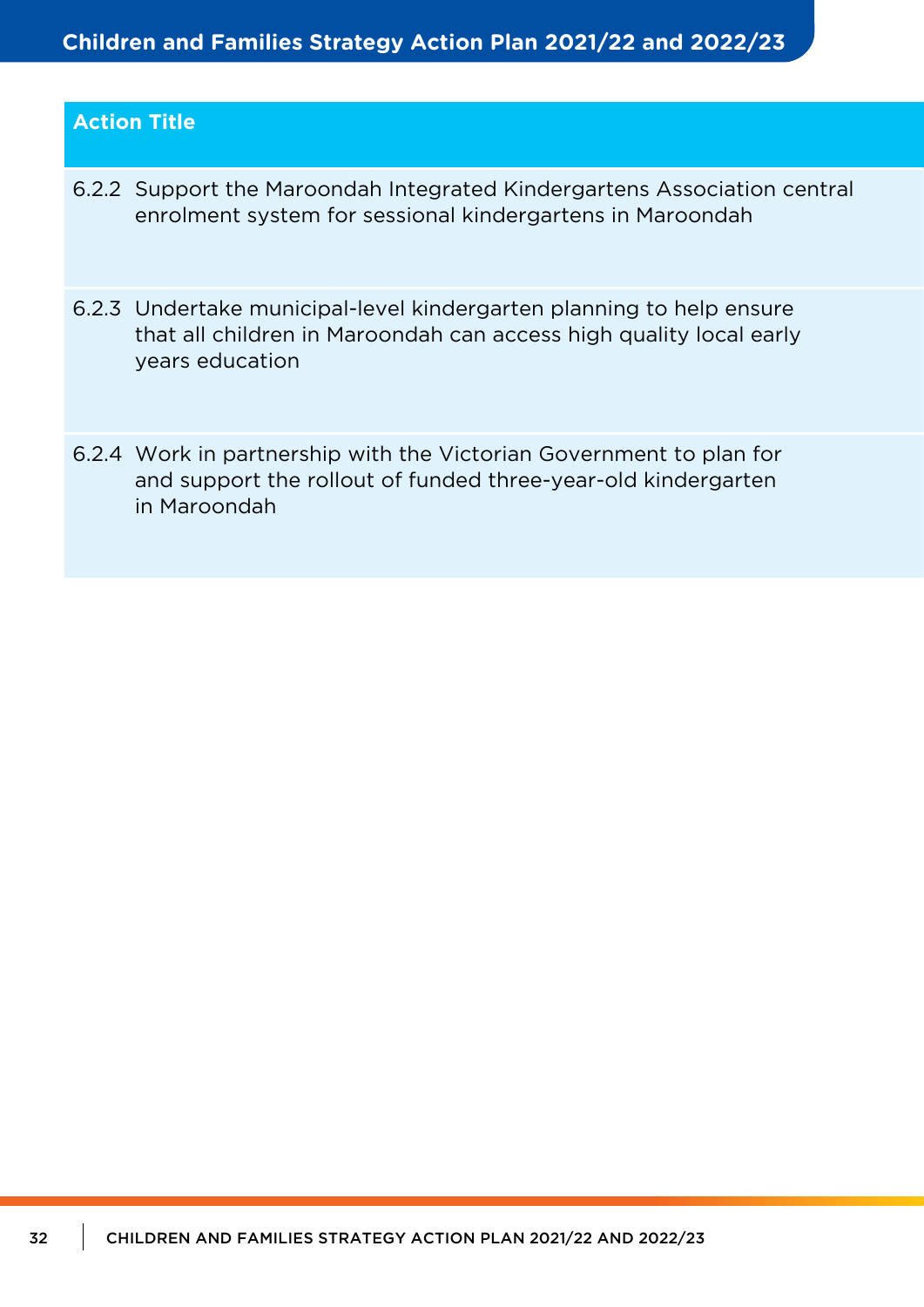|  | <b>Responsible</b><br>service area | <b>Supporting</b><br>service areas | <b>External partners</b>                                            | <b>Council's</b><br>role |
|--|------------------------------------|------------------------------------|---------------------------------------------------------------------|--------------------------|
|  | Youth & Children's<br>Services     |                                    | Maroondah<br>Integrated<br>Kindergartens<br>Association             | Support                  |
|  | Youth & Children's<br>Services     | Assets                             | Victorian<br>Government<br>Department of<br>Education &<br>Training | Facilitate               |
|  | Youth & Children's<br>Services     | Assets                             | Victorian<br>Government<br>Department of<br>Education &<br>Training | Facilitate               |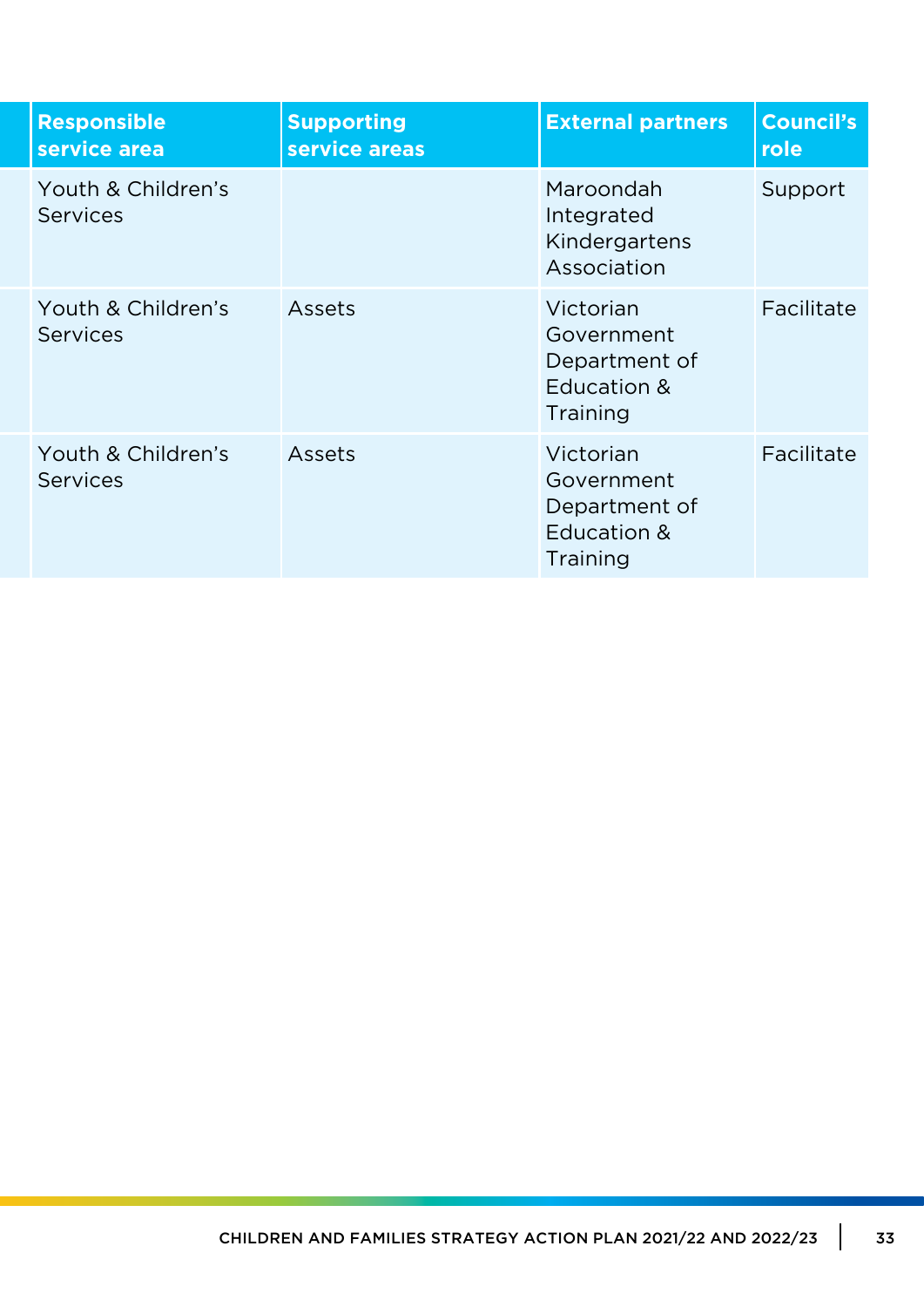### **Children and Families Action Plan 2021/22 and 2022/23**

34 CHILDREN AND FAMILIES STRATEGY ACTION PLAN 2021/22 AND 2022/23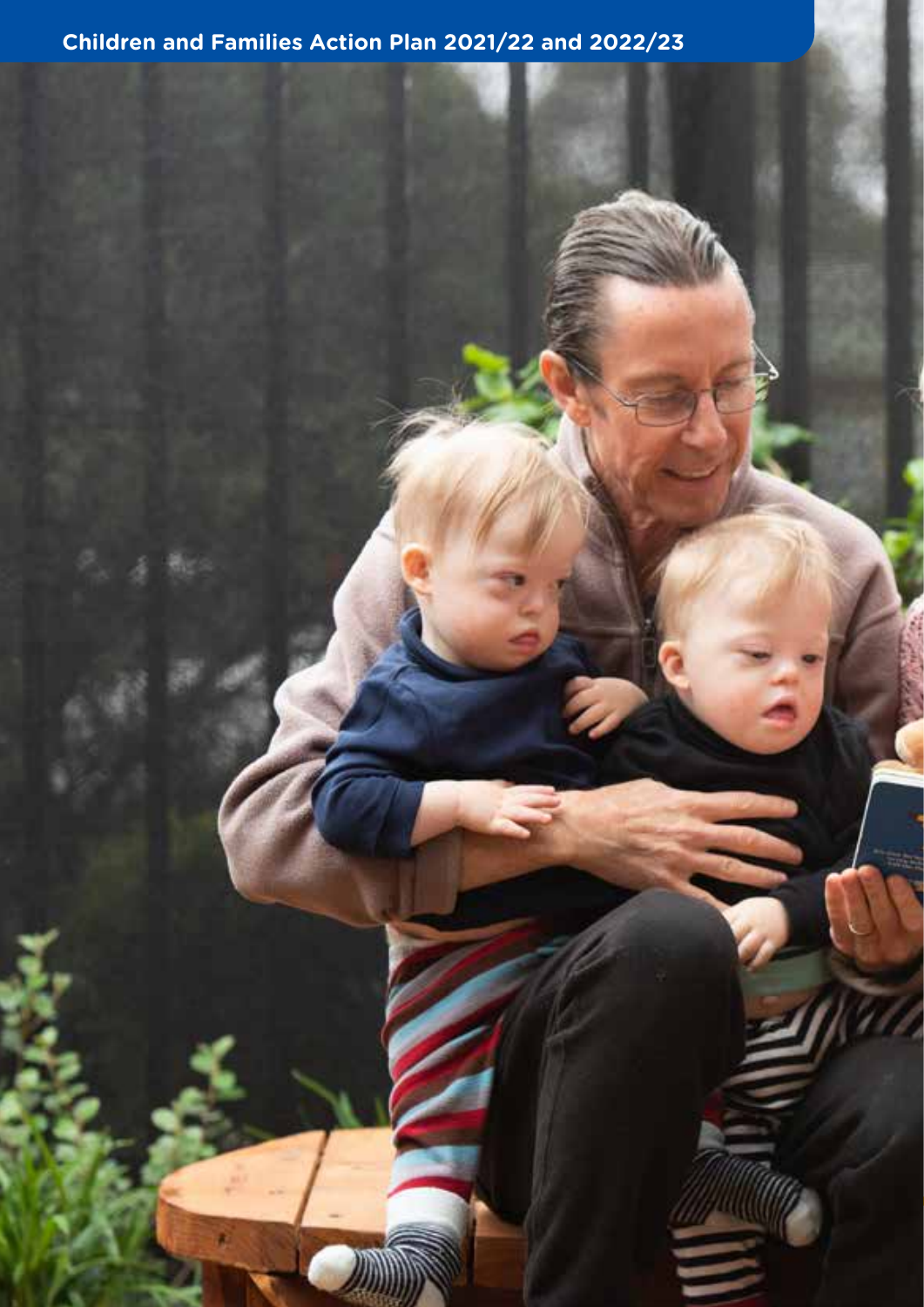